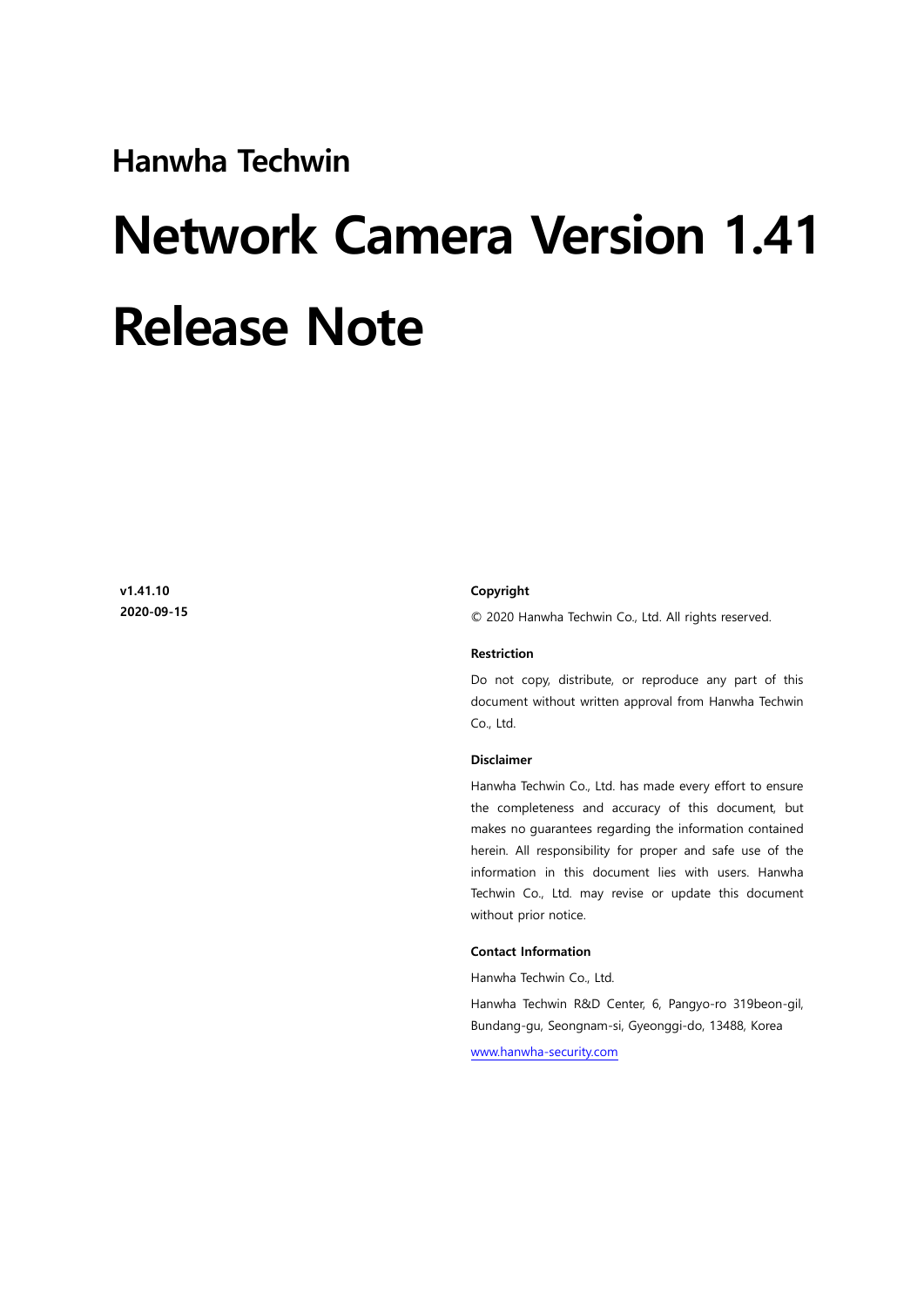## **Table of Contents**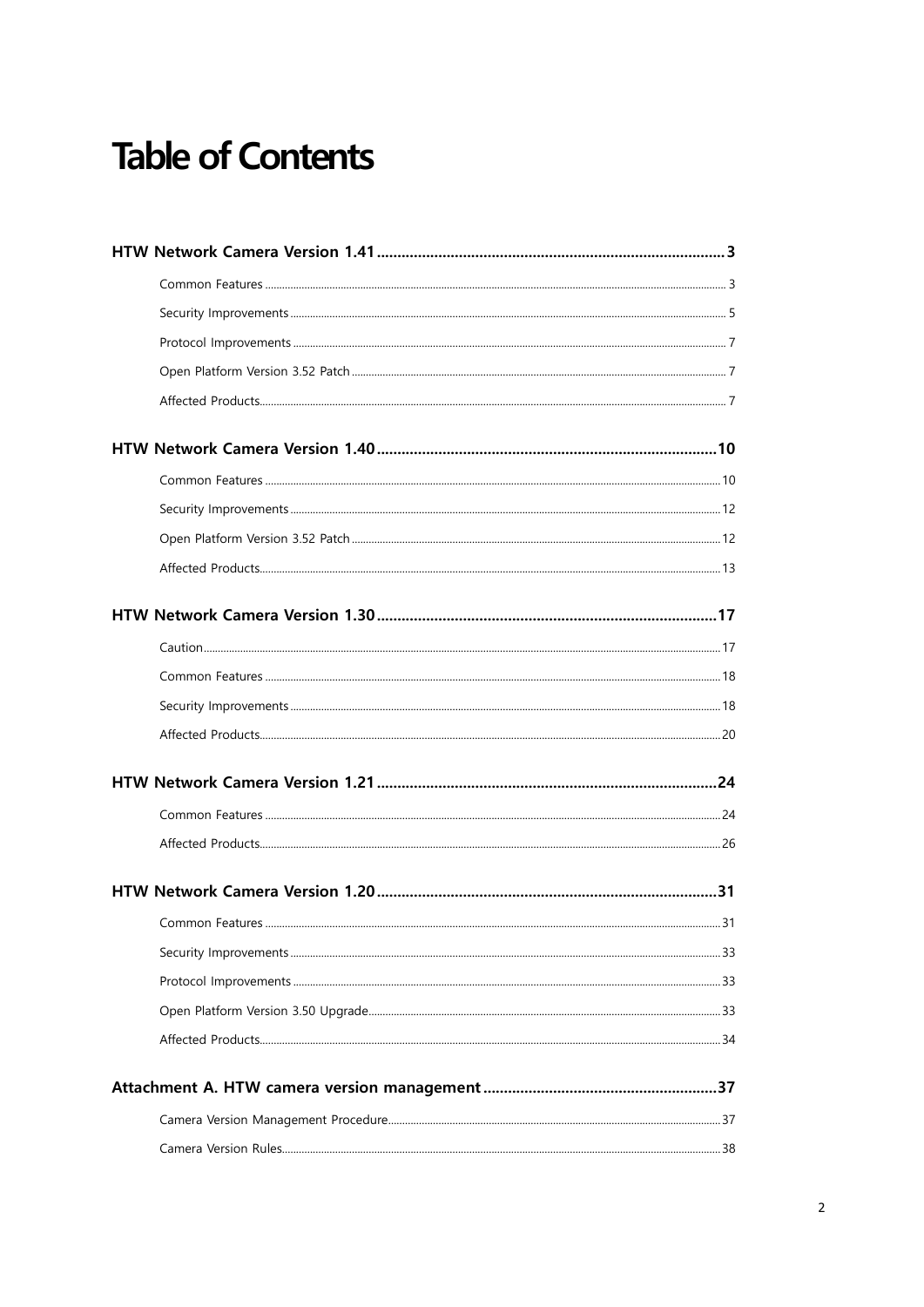<span id="page-2-0"></span>This document describes the new and changed features of Hanwha Techwin network camera version 1.41.

ⓘ **Released on September 15, 2020**

### <span id="page-2-1"></span>**Common Features**

#### **[New Features]**

- Supports Open Platform event: NUC Active state [1.41.02, TNO-3010T, TNO-3020T, TNO-3030T]
- Analyzes after sorting age groups and gender when linking with Retail Insight [v1.41.02, PNO-A9081R, PND-A9081RV, PND-A9081RF, PNV-A9081R, PNB-A9001]
- Supports the function of uploading and playing back audio clip [v1.41.02, PNO-A9081R, PND-A9081RV, PND-A9081RF, PNV-A9081R, PNB-A9001]
- Added face mask detection function [v1.41.03, PNO-A9081R, PNB-A9001]
- Added mask attributes in AI metadata [v1.41.03, PNO-A9081R, PNB-A9001]

#### **[Improvements]**

- Improved motion detection sensitivity. [1.41.01 QNO-6072R, QNO-6073R, QNO-6082R, QNO-6083R, QND-6072R, QND-6073R, QND-6082R, QND-6083R, QNV-6072R, QNV-6073R, QNV-6082R, QNV-6083R, QND-6012R, QND-6022R, QND-6032R, QNO-6012R, QNO-6022R, QNO-6032R, QNV-6012R, QNV-6022R, QNV-6032R, QND-6011, QND-6021, QNO-8010R, QNO-8020R, QNO-8030R, QNO-8080R, QNV-8010R, QNV-8020R, QNV-8030R, QNV-8080R, QND-8010R, QND-8020R, QND-8030R, QND-8080R, QNE-8011R, QNE-8021R, QND-8011, QND-8021, LNO-6072R, LND-6012R, LNO-6032R, LNV-6032R, LND-6022R, LND-6072R, LNO-6022R, LNV-6012R, LNV-6072R, LND-6032R, LNV-6022R, LNO-6012R]
- Fixed an issue where HTTPS behavior error in Chrome browser version 80. [1.41.01 QNO-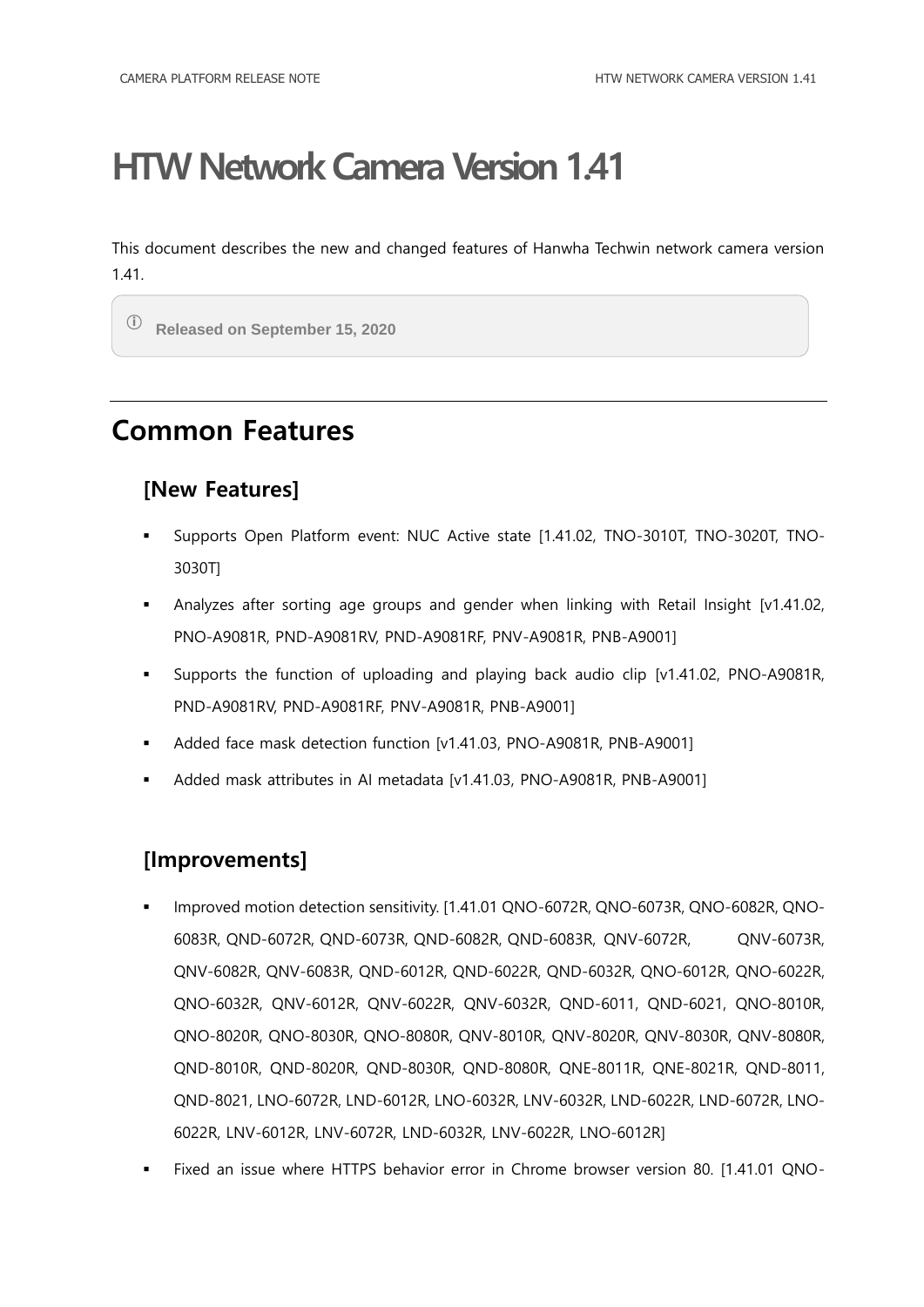6072R, QNO-6073R, QNO-6082R, QNO-6083R, QND-6072R, QND-6073R, QND-6082R, QND-6083R, QNV-6072R, QNV-6073R, QNV-6082R, QNV-6083R, QND-6012R, QND-6022R, QND-6032R, QNO-6012R, QNO-6022R, QNO-6032R, QNV-6012R, QNV-6022R, QNV-6032R, QND-6011, QND-6021, QNO-8010R, QNO-8020R, QNO-8030R, QNO-8080R, QNV-8010R, QNV-8020R, QNV-8030R, QNV-8080R, QND-8010R, QND-8020R, QND-8030R, QND-8080R, QNE-8011R, QNE-8021R, QND-8011, QND-8021, LNO-6072R, LND-6012R, LNO-6032R, LNV-6032R, LND-6022R, LND-6072R, LNO-6022R, LNV-6012R, LNV-6072R, LND-6032R, LNV-6022R, LNO-6012R]

- Changed the default value of Flip / Mirror for the Flat Eye model. [1.41.01 QNO-8010R, QNO-8020R, QNO-8030R, QNO-8080R, QNV-8010R, QNV-8020R, QNV-8030R, QNV-8080R, QND-8010R, QND-8020R, QND-8030R, QND-8080R, QNE-8011R, QNE-8021R, QND-8011, QND-8021]
- Modified the distance range of auto focus in [Quick Focus] mode [1.41.02 QNO-6072R, QNO-6073R, QNO-6082R, QNO-6083R, QND-6072R, QND-6073R, QND-6082R, QND-6083R, QNV-6072R, QNV-6073R, QNV-6082R, QNV-6083R, QND-6012R, QND-6022R, QND-6032R, QNO-6012R, QNO-6022R, QNO-6032R, QNV-6012R, QNV-6022R, QNV-6032R, QND-6011, QND-6021, QNO-8010R, QNO-8020R, QNO-8030R, QNO-8080R, QNV-8010R, QNV-8020R, QNV-8030R, QNV-8080R, QND-8010R, QND-8020R, QND-8030R, QND-8080R, QNE-8011R, QNE-8021R, QND-8011, QND-8021]
- Supports the original image of Open Platform in the Hallway view mode [1.41.02, TNO-3010T, TNO-3020T, TNO-3030T]
- Supports Stratocast [1.41.10, LNO-6072R, LND-6012R, LNO-6032R, LNV-6032R, LND-6022R, LND-6072R, LNO-6022R, LNV-6012R, LNV-6072R, LND-6032R, LNV-6022R, LNO-6012R, QNO-6072R, QNO-6073R, QNO-6082R, QNO-6083R, QND-6072R, QND-6073R, QND-6082R, QND-6083R, QNV-6072R, QNV-6073R, QNV-6082R, QNV-6083R, QND-6012R, QND-6022R, QND-6032R, QNO-6012R, QNO-6022R, QNO-6032R, QNV-6012R, QNV-6022R, QNV-6032R, QND-6011, QND-6021]
- Added a function to configure the administrator account ID [v1.41.03, PNM-9030V]
- Applied Genetec requests regarding Audio track and audio multicast [v1.41.03, PNM-9030V]
- Supports two more types of lenses (THEIA-SL410P/SL1250P) [v1.41.02, PNB-A9001]
- Supports four highest resolution modes (32M, 24M, 15M, 8M) [v1.41.01, TNB-9000]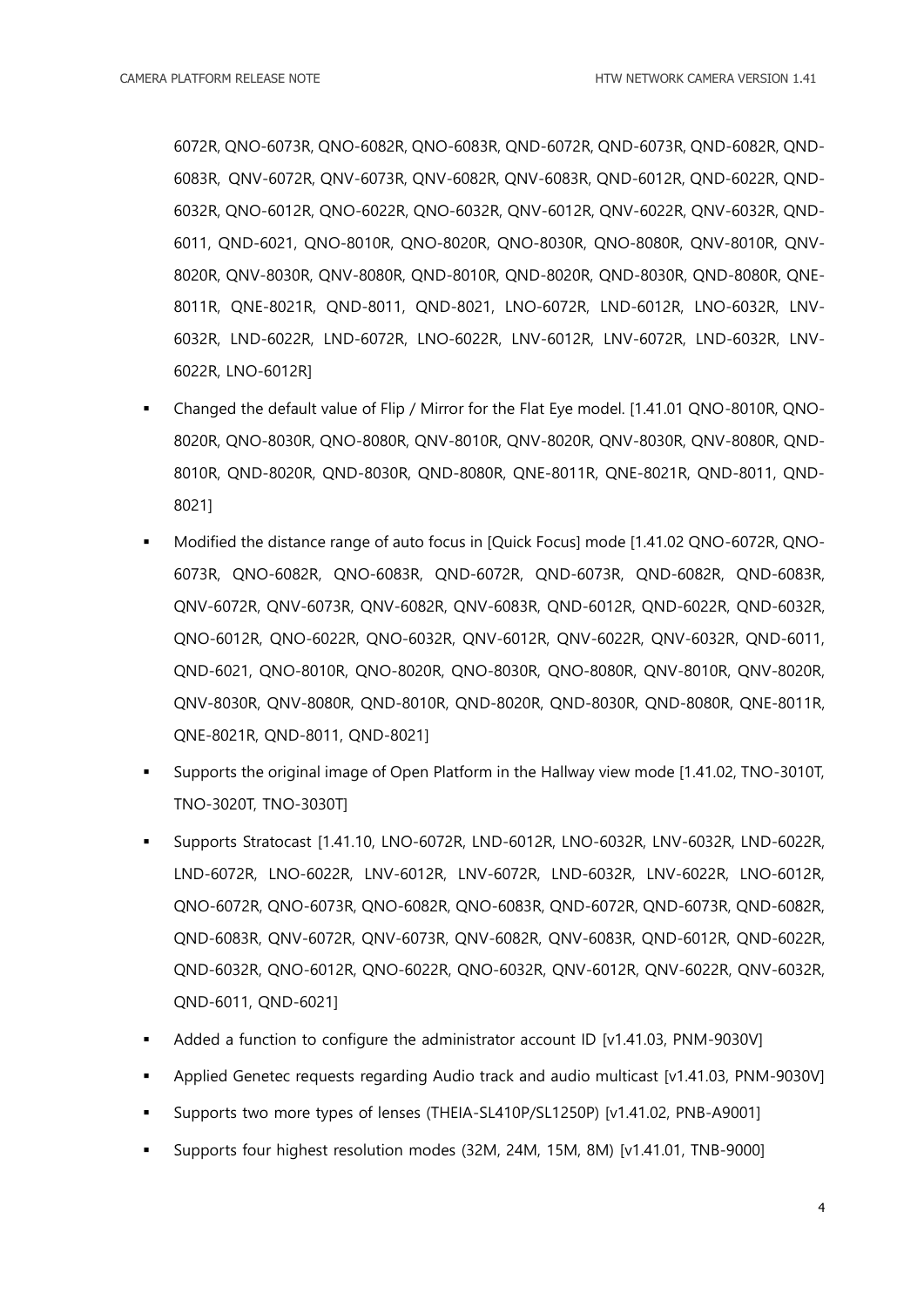- Supports 4K video output on the Live screen of Web Viewer [v1.41.01, TNB-9000]
- Fixed an issue where network IP and DNS settings were changed after firmware update [v1.41.04, PNM-9030V]
- Adjusted the size of QVGA IR sensor window [v1.41.03, TNO-3030T, TNO-3020T, TNO-3010T]
- Improved audio sensitivity of the internal microphone [1.41.10, QNO-6072R, QNO-6073R, QNO-6082R, QNO-6083R, QND-6072R, QND-6073R, QND-6082R, QND-6083R, QNV-6072R, QNV-6073R, QNV-6082R, QNV-6083R, QND-6012R, QND-6022R, QND-6032R, QNO-6012R, QNO-6022R, QNO-6032R, QNV-6012R, QNV-6022R, QNV-6032R, QND-6011, QND-6021], [1.41.02, QNB-8002]
- 4 mega camera mode supports 16:9 resolution (2560\*1440, 320\*240 or 320\*180) [1.41.03, QNO-8010R, QNO-8020R, QNO-8030R, QNO-8080R, QNV-8010R, QNV-8020R, QNV-8030R, QNV-8080R, QND-8010R, QND-8020R, QND-8030R, QND-8080R, QNE-8011R, QNE-8021R, QND-8011, QND-8021], [1.41.02, QNB-8002]

#### **[Bug fixes]**

- Fixes a problem that occurs when the camera integrates with Retail Insight. [1.41.00 QNO-6072R, QNO-6073R, QNO-6082R, QNO-6083R, QND-6072R, QND-6073R, QND-6082R, QND-6083R, QNV-6072R, QNV-6073R, QNV-6082R, QNV-6083R, QND-6012R, QND-6022R, QND-6032R, QNO-6012R, QNO-6022R, QNO-6032R, QNV-6012R, QNV-6022R, QNV-6032R, QND-6011, QND-6021, QNO-8010R, QNO-8020R, QNO-8030R, QNO-8080R, QNV-8010R, QNV-8020R, QNV-8030R, QNV-8080R, QND-8010R, QND-8020R, QND-8030R, QND-8080R, QNE-8011R, QNE-8021R, QND-8011, QND-8021]
- Fixed an error where the pan does not reset when the pan is driven more than 3,000 times in one direction and out of step. [1.41.01 QNP-6230RH]
- Fixed an issue where the size of the object is not set in the motion detection when [Hallway view] is set to [90] or [270]. [v1.41.01, TNO-3030T]

### <span id="page-4-0"></span>**Security Improvements**

Applied the X Series 1.4 software patch for security enhancement. [1.41.00 QNO-8010R,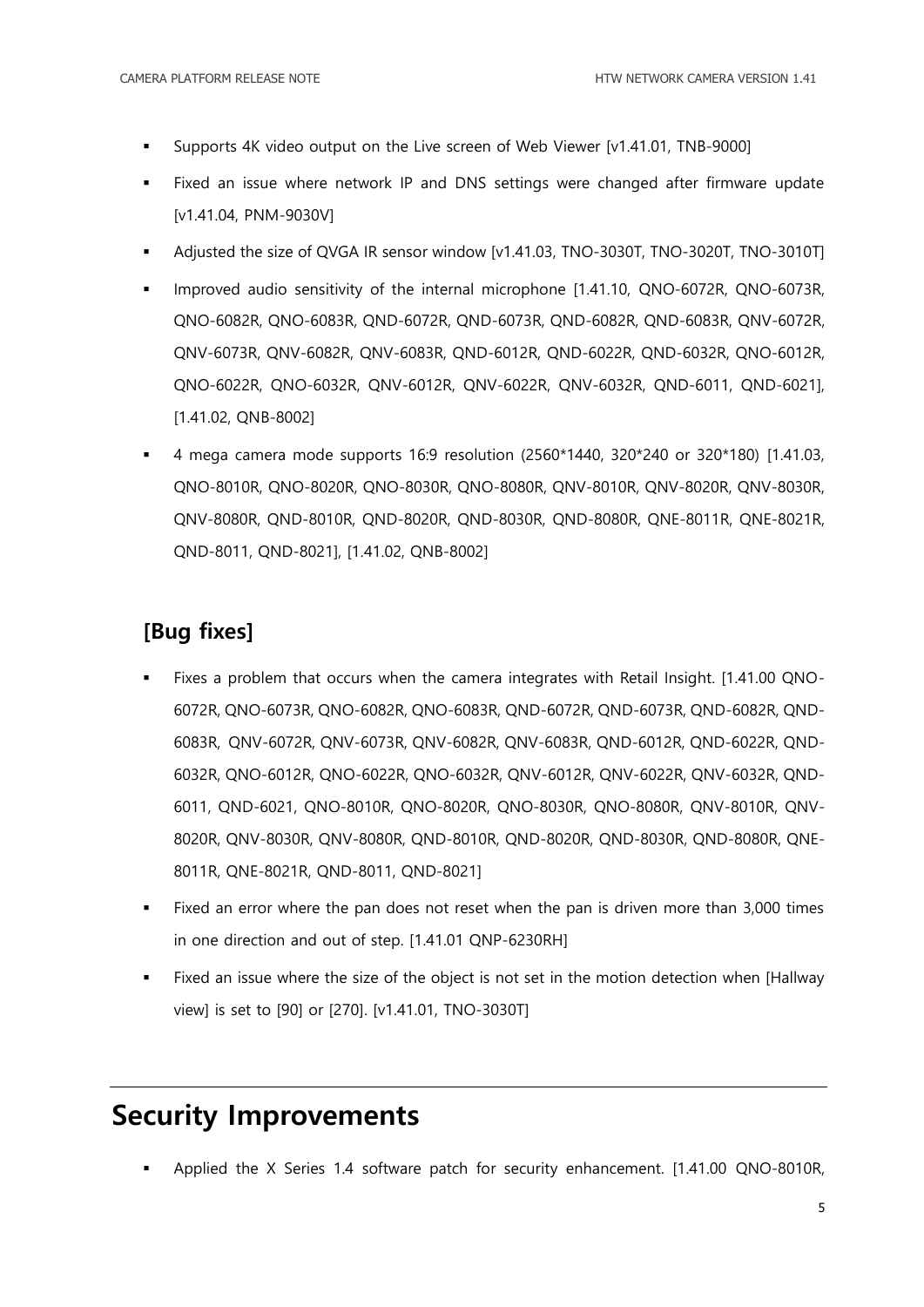QNO-8020R, QNO-8030R, QNO-8080R, QNV-8010R, QNV-8020R, QNV-8030R, QNV-8080R, QND-8010R, QND-8020R, QND-8030R, QND-8080R, QNE-8011R, QNE-8021R, QND-8011, QND-8021]

- Added a function to control Pan and Tilt individually in [Setup]  $>$  [Video & Audio]  $>$ [PTRZ Setup].
- Added a function to configure the administrator account ID (admin).
- Added a function to configure the MTU (Maximum Transmission Unit) size between 1,280 and 1,500 in  $[Setup] > [Basic] > [IP \& Port] > [IP \; address].$
- Added the [Change host name] option to use the Common Name of a unique certificate instead of the host name of the camera, when the secure connection system is to HTTPS (Secure connection mode using a unique certificate).
- Improved motion detection algorithm to increase the detection rate of recognize objects.
- Changed the Moscow time zone from UTC+4 to UTC+3.
- Allowed to use special characters (spaces  $#$  \* + / () \_, for the camera OSD title in [Setup] > [Video & Audio] > [Camera Settings] > [OSD].
- Supported for using TL-WN823N (v2, v3) as a Wi-Fi dongle.
- Fixed an issue where the system restarts intermittently more than 49 days after starting the camera system.
- Added function to send email about the account lockout event to administrators if login fails more than 5 consecutive times (SMTP email must be enabled). [v1.41.03, PNM-9030V]
- Added encryption function to use SD card after authentication with password when saving video to SD card. [v1.41.03, PNM-9030V]
- Applied X series 3rd and 4th changes [v1.41.02, PNO-A9081R, PND-A9081RV, PND-A9081RF, PNV-A9081R, PNB-A9001]
	- Saves sensitive information (password) in plain text
	- Executes system command using SNMP setup logic
	- Uses a low version of the net-snmp open source
	- Cannot enter snmp community string special characters
	- Uses the 3DES Cipher suite during the communication through TLS encryption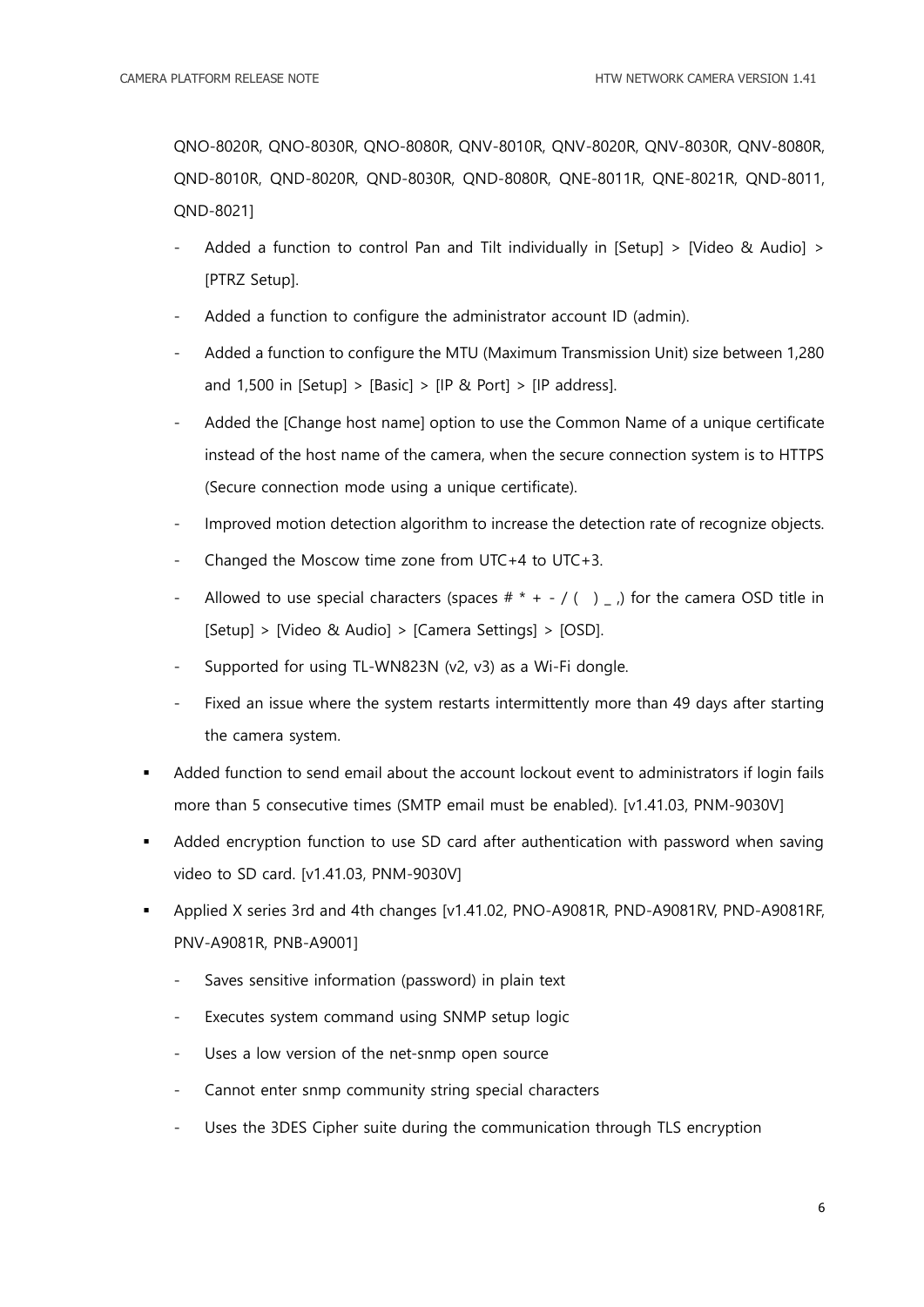### <span id="page-6-0"></span>**Protocol Improvements**

 Supports ONVIF Profile T (with ONVIF protocol to delete the default video profile). [v1.41.03, PNM-9030V]

### <span id="page-6-1"></span>**Open Platform Version 3.52 Patch**

 Added NUC Active state event for Thermal cameras (The version 3.52 patch file should be installed in the Open Platform SDK with the 3.52 version installed.). [1.41.02, TNO-3010T, TNO-3020T, TNO-3030T]

#### <span id="page-6-2"></span>**Affected Products**

#### **Table 1. Product Family Based On Version 1.41**

| <b>Major Model</b> | <b>Model Name</b> |
|--------------------|-------------------|
| <b>XNP-6320RH</b>  | QNP-6230RH        |
|                    | <b>TNO-3030T</b>  |
| <b>TNO-3030T</b>   | <b>TNO-3020T</b>  |
|                    | <b>TNO-3010T</b>  |
|                    | QNO-6072R         |
|                    | QNO-6073R         |
|                    | QNO-6082R         |
|                    | QNO-6083R         |
|                    | QND-6072R         |
|                    | QND-6073R         |
| QNO-6082R          | QND-6082R         |
|                    | QND-6083R         |
|                    | QNV-6072R         |
|                    | QNV-6073R         |
|                    | QNV-6082R         |
|                    | QNV-6083R         |
|                    | QND-6012R         |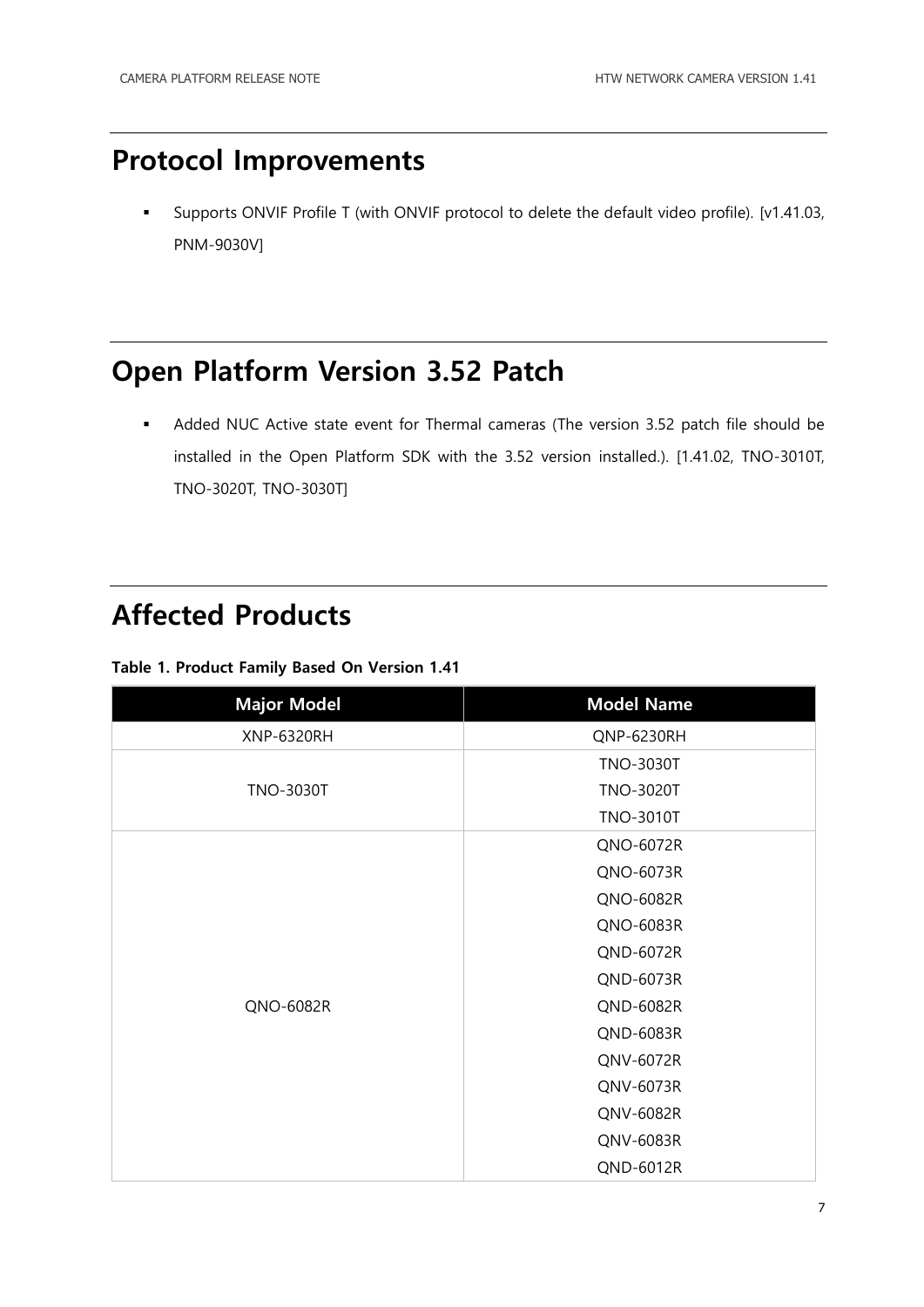| <b>Major Model</b> | <b>Model Name</b> |
|--------------------|-------------------|
|                    | QND-6022R         |
|                    | QND-6032R         |
|                    | QNO-6012R         |
|                    | QNO-6022R         |
|                    | QNO-6032R         |
|                    | QNV-6012R         |
|                    | QNV-6022R         |
|                    | QNV-6032R         |
|                    | QND-6011          |
|                    | QND-6021          |
|                    | QNO-8010R         |
|                    | QNO-8020R         |
|                    | QNO-8030R         |
|                    | <b>QNO-8080R</b>  |
|                    | QNV-8010R         |
|                    | QNV-8020R         |
|                    | QNV-8030R         |
| QNO-8080R          | QNV-8080R         |
|                    | QND-8010R         |
|                    | QND-8020R         |
|                    | QND-8030R         |
|                    | <b>QND-8080R</b>  |
|                    | QNE-8011R         |
|                    | QNE-8021R         |
|                    | QND-8011          |
|                    | QND-8021          |
|                    | LNO-6072R         |
|                    | LND-6012R         |
|                    | LNO-6032R         |
|                    | LNV-6032R         |
| LNO-6072R          | LND-6022R         |
|                    | LND-6072R         |
|                    | LNO-6022R         |
|                    | LNV-6012R         |
|                    | LNV-6072R         |
|                    | LND-6032R         |
|                    | LNV-6022R         |
|                    | LNO-6012R         |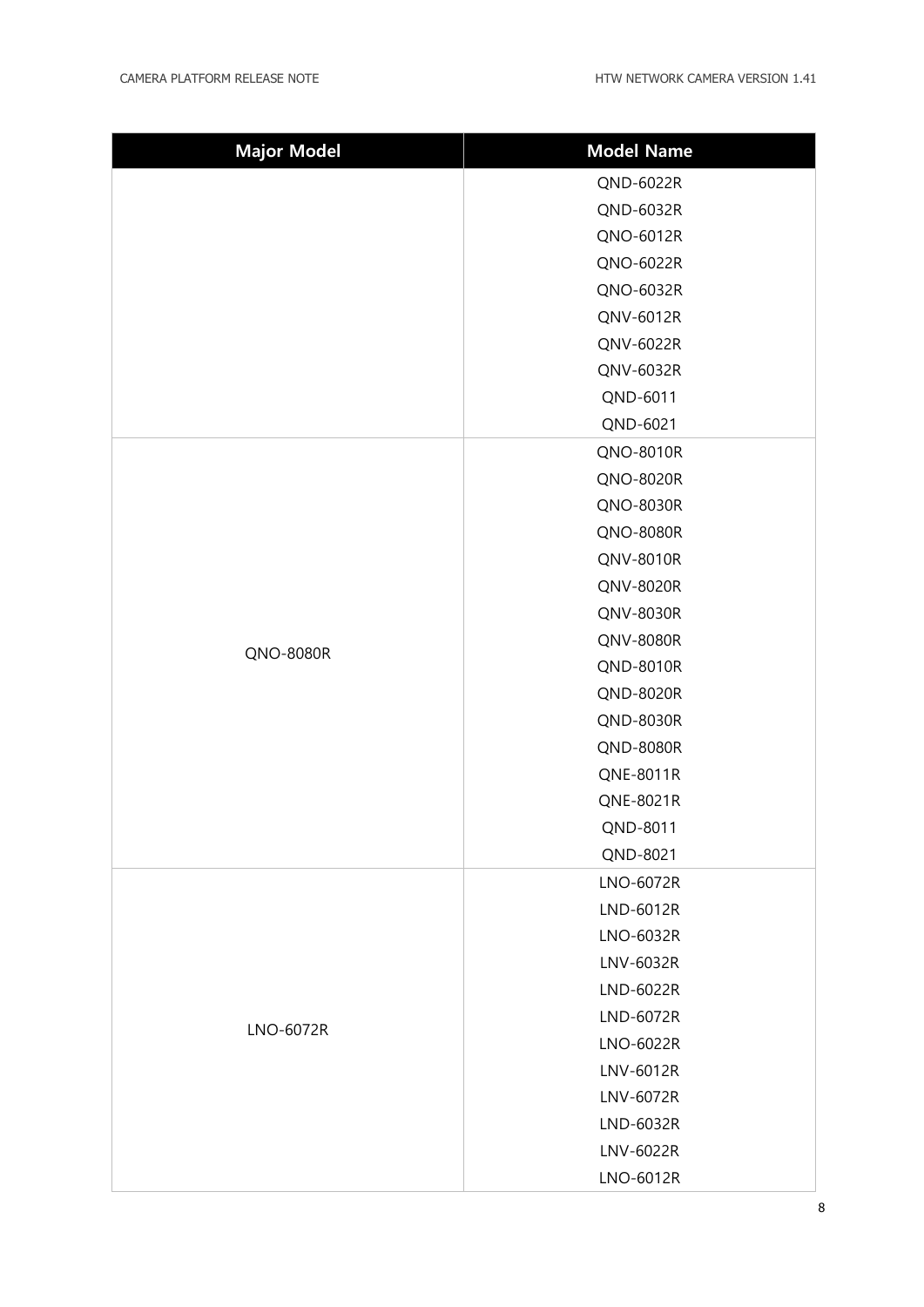| <b>Major Model</b> | <b>Model Name</b>  |
|--------------------|--------------------|
| <b>PNM-9030V</b>   | <b>PNM-9030V</b>   |
| <b>PNO-A9081R</b>  | <b>PNO-A9081R</b>  |
|                    | <b>PND-A9081RV</b> |
|                    | <b>PND-A9081RF</b> |
|                    | <b>PNV-A9081R</b>  |
|                    | <b>PNB-A9001</b>   |
| TNB-9000           | TNB-9000           |
| QNB-8002           | QNB-8002           |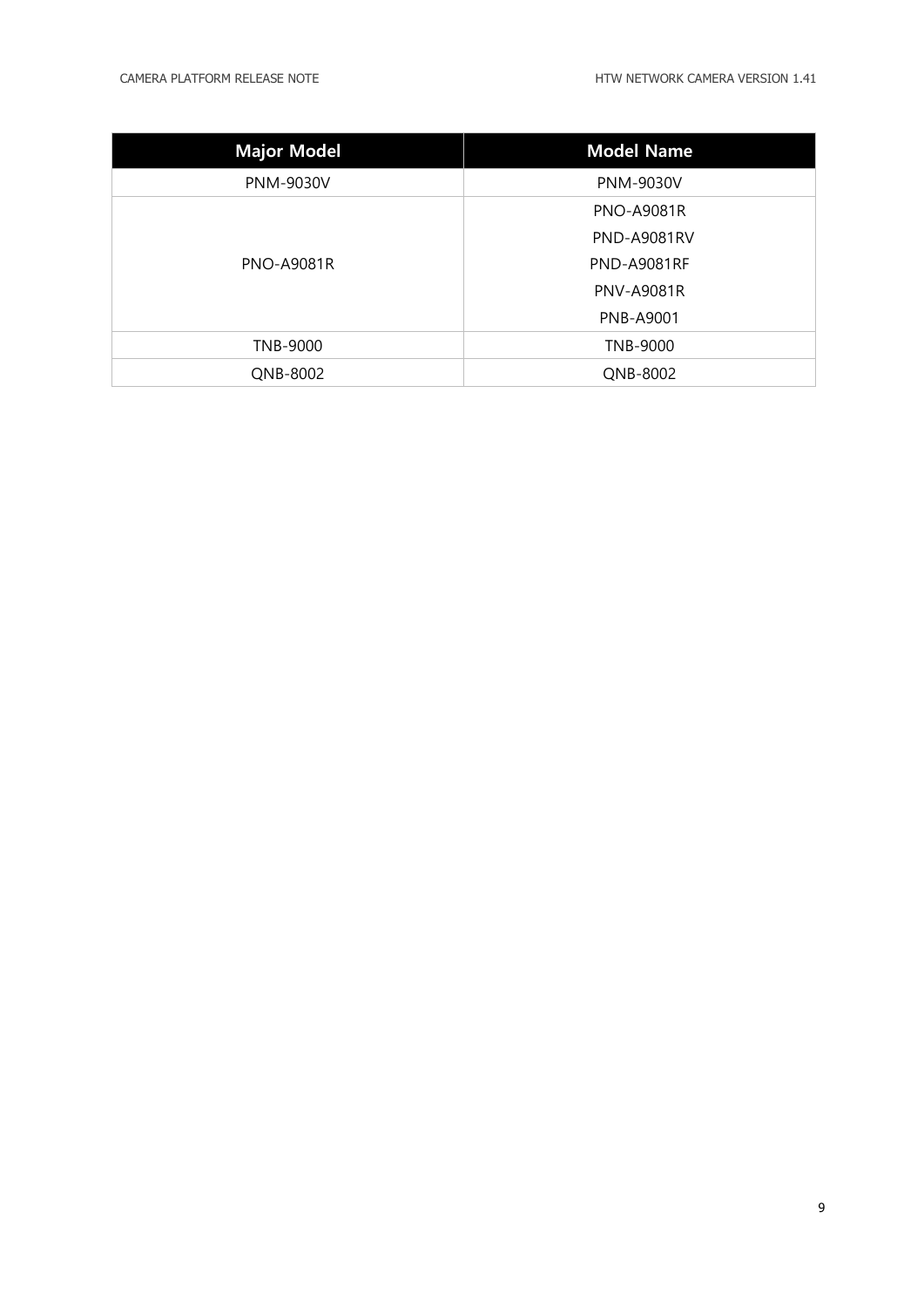<span id="page-9-0"></span>This document describes the new and changed features of Hanwha Techwin network camera version 1.40.

ⓘ **Released on July 29, 2020**

### <span id="page-9-1"></span>**Common Features**

#### **[New Features]**

- Added a function to control Pan and Tilt individually in [Setup] > [Video & Audio] > [PTRZ Setup].
- Added a function to configure the administrator account ID (admin).
- Added a function to configure the MTU (Maximum Transmission Unit) size between 1,280 and 1,500 in [Setup] > [Basic] > [IP & Port] > [IP address].
- Added a [Set pan ground position] function to set the current pan angle to zero degrees in  $[Setup] > [PTZ] > [PT limit]$ . (PTZ cameras)
- Added an overlay option to display azimuth over the camera images in [Setup] > [Video & Audio] > [Camera Settings] > [OSD]. (PTZ cameras)
- Added a function to set up a trace using a preset already specified in [Setup] > [PTZ] > [PTZ setup] > [Trace]. (PTZ cameras)
- Added the [Change host name] option to use the Common Name of a unique certificate instead of the host name of the camera, when the secure connection system is to HTTPS (Secure connection mode using a unique certificate).
- Added the [Event activation time] function so that the people counting events are only received on a specific schedule in [Setup] > [Statistics] > [People counting] > [Setup]. (People counting supported cameras)
- Added a Rainbow 2 mode to the color palette. (Add purple to existing Rainbow mode) [1.40.02]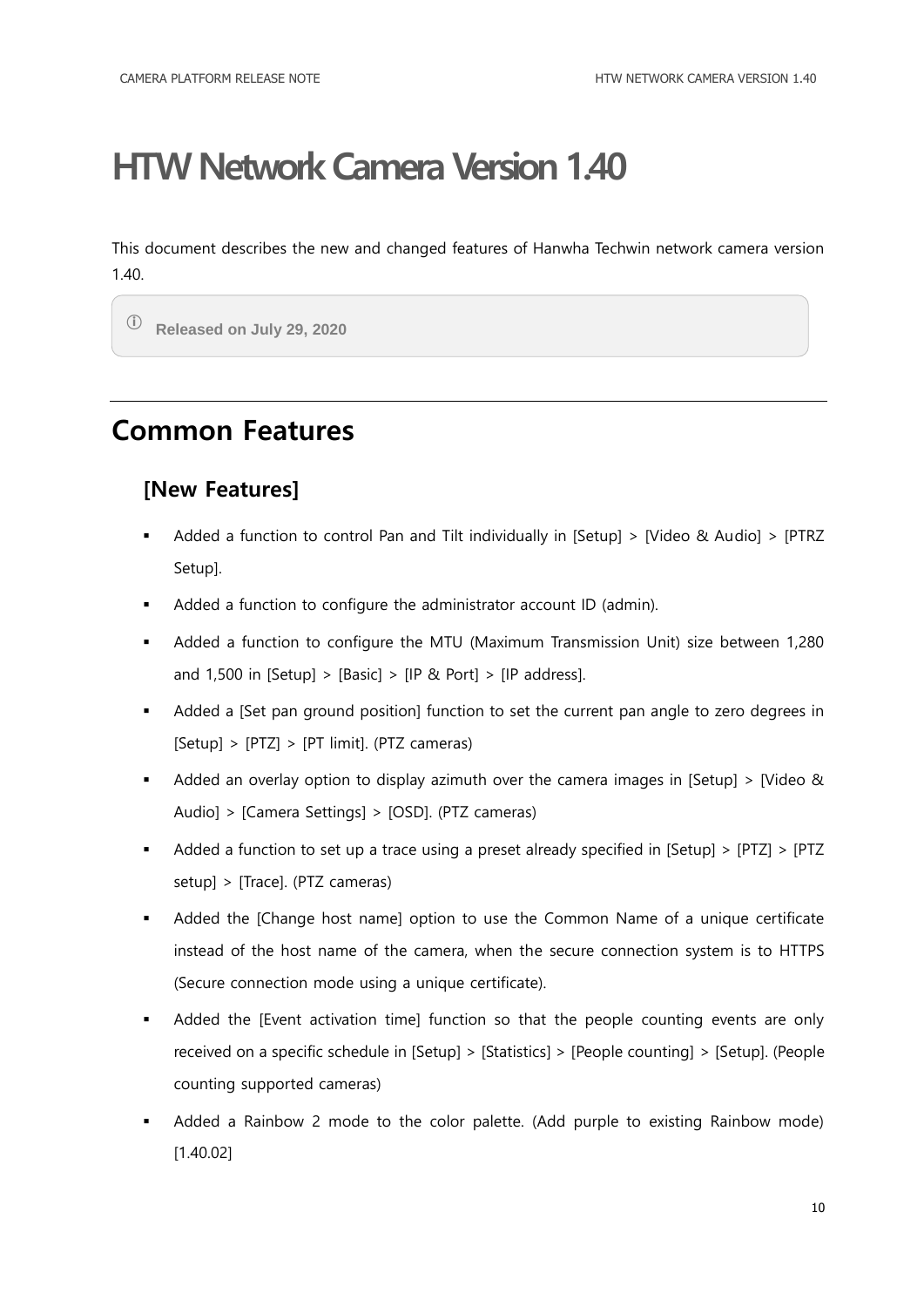- Supports Open Platform event: NUC Active state [1.40.05 TNO-4030T, TNO-4040T, TNO-4041T, TNO-4050T, TNO-4051T, TNU-4041T, TNU-4051T, TNO-4030TR, TNO-4040TR, TNO-4041TR]
- Added a slide show function, which plays a slide show on the monitor screen [1.40.03, TNB-6030]

#### **[Improvements]**

- Improved motion detection algorithm to increase the detection rate of recognized objects.
- Changed the Moscow time zone from UTC+4 to UTC+3.
- Allowed to use special characters (spaces  $# * + / ( )$ ) for the camera OSD title in [Setup] > [Video & Audio] > [Camera Settings] > [OSD].
- Supported for using TL-WN823N (v2, v3) as a Wi-Fi dongle.
- Increased the maximum number of multicast connections from 20 to 128. (PTZ cameras)
- Increased the maximum number of privacy areas from 24 to 32. (PTZ cameras)
- Changed the default WDR level for WDR mode from Medium to High. [1.40.02]
- Modified the distance range of auto focus in [Quick Focus] mode [1.40.03, XNO-L6080R, XNV-L6080, XNV-L6080R, XND-L6080V, XND-L6080R XND-L6080RV, XNO-L6080RA, XNV-L6080A, XNV-L6080RA, XND-L6080VA, XND-L6080RVA]
- Supports the original image of Open Platform in the Hallway view mode [1.40.05 TNO-4030T, TNO-4040T, TNO-4041T, TNO-4050T, TNO-4051T, TNU-4041T, TNU-4051T, TNO-4030TR, TNO-4040TR, TNO-4041TR]
- Fixed an issue where focus was lost when restoring settings using the setting backup file of a camera of the same model [1.40.03 XNO-6080R, XNB-6000, XND-6080, XND-6080R, XNV-6080, XNV-6080R, XND-6080V, XND-6080R, XNF-8010R, XNF-8010RV, XNF-8010RVM]
- Fixed an issue where the F-number value changed when simple focus was activated after setting the F-number in Iris manual mode [1.40.03 XNO-6080R, XNB-6000, XND-6080, XND-6080R, XNV-6080, XNV-6080R, XND-6080V, XND-6080RV]
- Fixed a case where no sound may be heard when setting ANR (audio noise reduction) [1.40.04, XNV-6080, XNV-6080R, XND-6080, XND-6080R, XND-6080V, XND-6080RV, XNF-8010R, XNF-8010RV, XNF-8010RVM]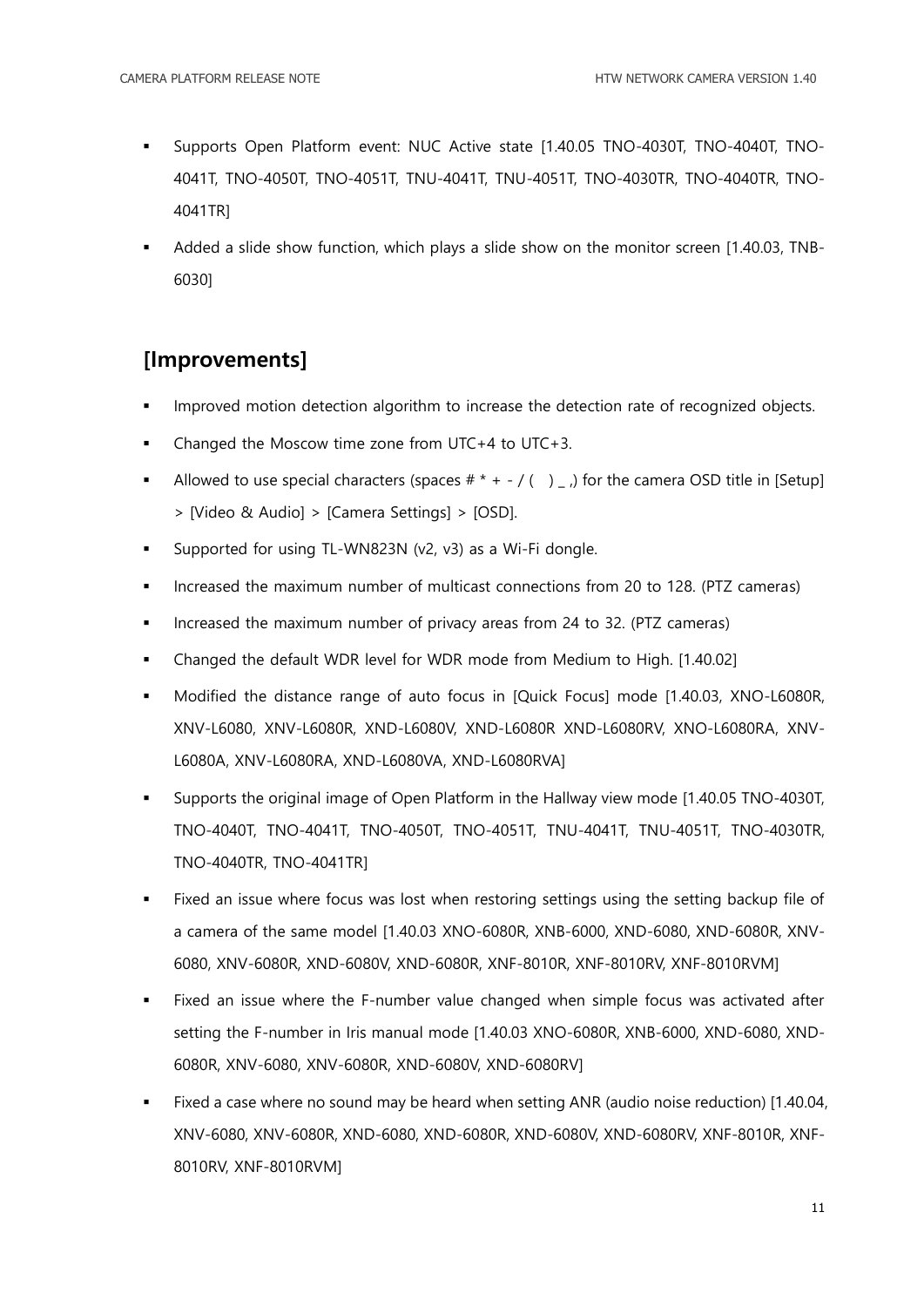#### **[Bug fixes]**

- Fixed an issue where the system restarts intermittently more than 49 days after starting the camera system.
- Fixed an issue where the camera system restarts intermittently when installing certificates in [HTTPS] or [802.1x]. [1.40.02]
- Fixed an issue where the detected face area is not displayed in the video when a face detection event occurs. [1.40.02]
- Fixed an issue where the alarm inputs do not work properly when setting multiple alarm inputs. [1.40.02]
- Fixed an issue where fast-forward and fast-backward do not work properly when playing video recorded with MJPEG on the web viewer. [1.40.02]
- Fixed an issue where the size of the object is not set in the motion detection when [Hallway view] is set to [90] or [270]. [v1.40.04, TNO-4050T, TNO-4040TR, TNU-4051T]

### <span id="page-11-0"></span>**Security Improvements**

Improved security vulnerability by filtering special characters. [1.40.02]

### <span id="page-11-1"></span>**Open Platform Version 3.52 Patch**

 Added NUC Active state event for Thermal cameras (The version 3.52 patch file should be installed in the Open Platform SDK with the 3.52 version installed.). [1.40.05 TNO-4030T, TNO-4040T, TNO-4041T, TNO-4050T, TNO-4051T, TNU-4041T, TNU-4051T, TNO-4030TR, TNO-4040TR, TNO-4041TR]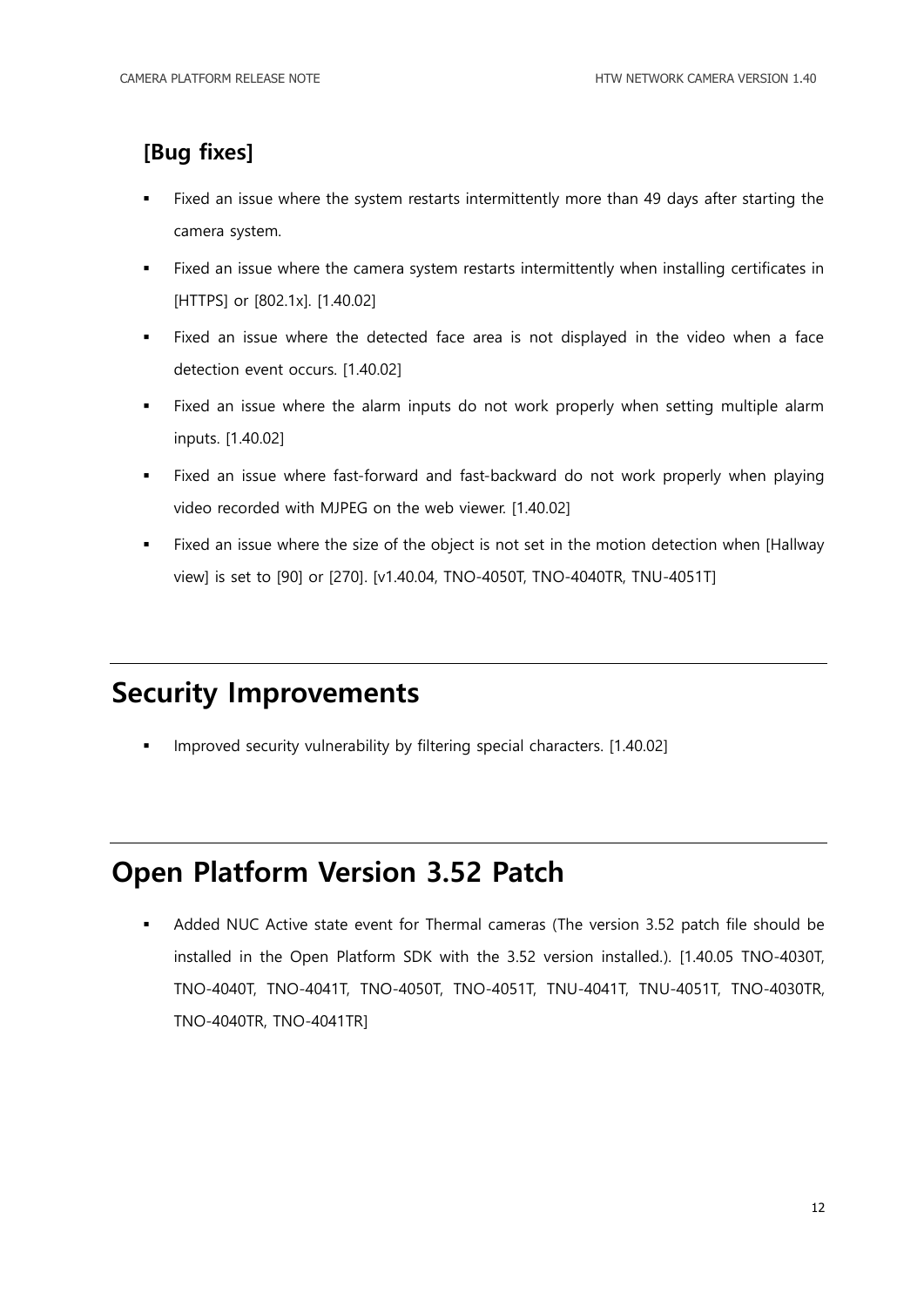### <span id="page-12-0"></span>**Affected Products**

#### **Table 2. Product Family Based On Version 1.40**

| <b>Major Model</b> | <b>Model Name</b> |
|--------------------|-------------------|
| XNB-6000           | XNB-6000          |
|                    | KNB-2000          |
| XNB-6001           | XNB-6001          |
| XNB-6005           | XNB-6005          |
| XNB-8000           | XNB-8000          |
|                    | <b>KNB-5000N</b>  |
| XND-6010           | XND-6010          |
| <b>XND-6011F</b>   | <b>XND-6011F</b>  |
| XND-6020           | <b>KND-2020RN</b> |
| <b>XND-6020R</b>   | XND-6020R         |
| XND-6080           | XND-6080          |
|                    | <b>XND-K6080N</b> |
| <b>XND-6080R</b>   | <b>XND-6080R</b>  |
|                    | <b>KND-2080RN</b> |
| <b>XND-6080RV</b>  | <b>XND-6080RV</b> |
| XND-6080V          | XND-6080V         |
|                    | XND-6081V         |
|                    | <b>XND-6081RV</b> |
| <b>XND-6081RV</b>  | XNV-6081          |
|                    | XNV-6081R         |
|                    | <b>XND-6081RF</b> |
|                    | <b>XND-6081F</b>  |
| XND-6085           | XND-6085          |
| XND-6085V          | XND-6085V         |
| XND-8020F          | XND-8020F         |
| <b>XND-8020R</b>   | <b>KND-5020RN</b> |
|                    | <b>XND-8020R</b>  |
|                    | <b>XND-8020RW</b> |
| <b>XND-8030R</b>   | XND-8030R         |
| <b>XND-8040R</b>   | <b>XND-8040R</b>  |
|                    | <b>KND-5080RN</b> |
| <b>XND-8080R</b>   | <b>XND-8080R</b>  |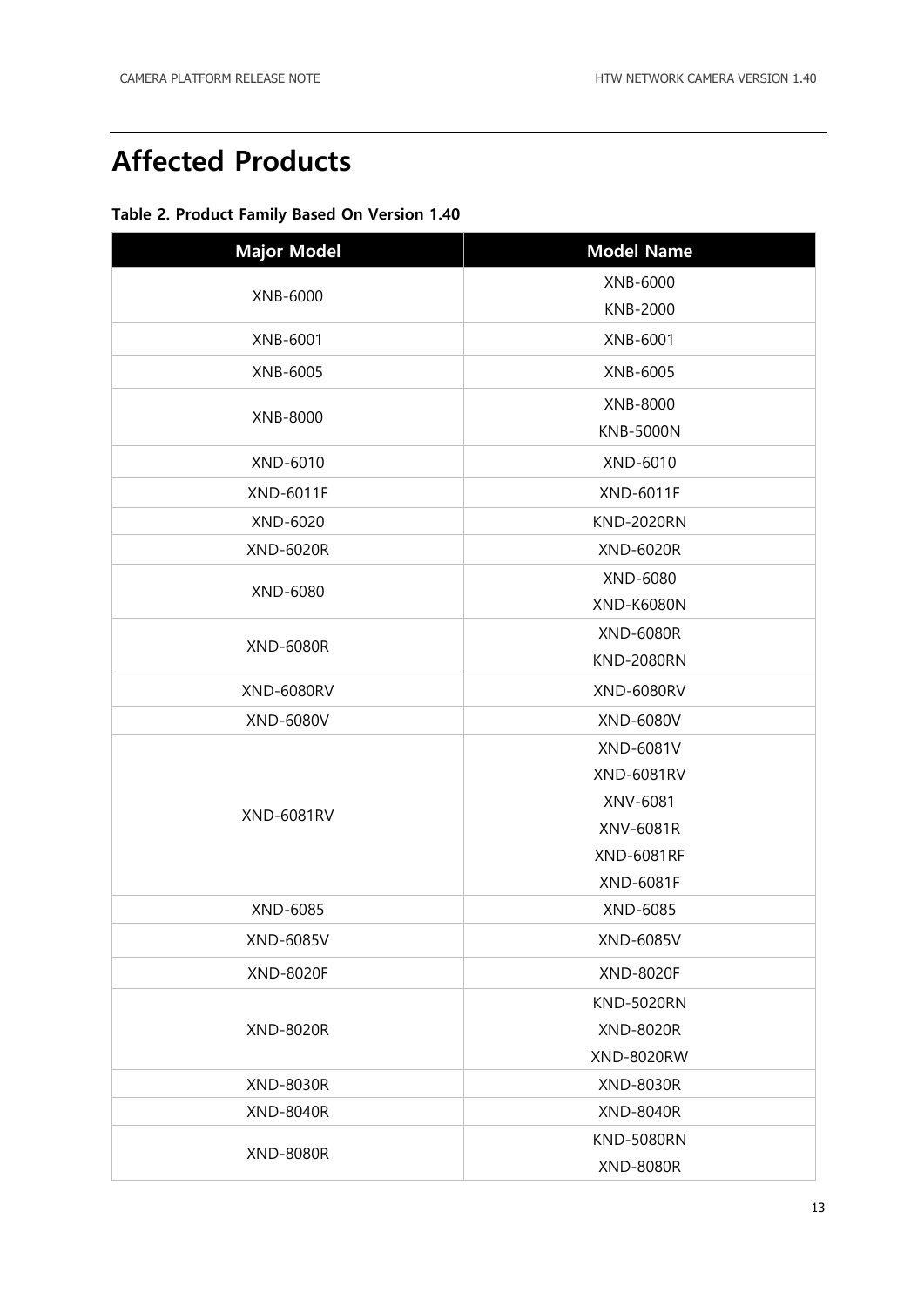| <b>Major Model</b> | <b>Model Name</b> |
|--------------------|-------------------|
|                    | <b>XND-8080RW</b> |
| <b>XND-8080RV</b>  | <b>XND-8080RV</b> |
|                    | <b>XND-8081RV</b> |
| <b>XND-8081RV</b>  | XNV-8081R         |
|                    | XNV-8081          |
| <b>XND-L6020R</b>  | <b>XND-L6020R</b> |
| <b>XND-L6080R</b>  | <b>XND-L6080R</b> |
| XND-L6080RV        | XND-L6080RV       |
| XND-L6080V         | XND-L6080V        |
|                    | <b>XNF-8010R</b>  |
| <b>XNF-8010R</b>   | <b>XNF-8010RW</b> |
|                    | <b>XNF-8010RV</b> |
| <b>XNF-8010RV</b>  | XNF-8010RVW       |
| XNF-8010RVM        | XNF-8010RVM       |
| <b>XNO-6010R</b>   | <b>XNO-6010R</b>  |
|                    | <b>KNO-2010RN</b> |
| <b>XNO-6120R</b>   | <b>XNO-6020R</b>  |
|                    | <b>KNO-2120RN</b> |
|                    | <b>XNO-6080R</b>  |
| <b>XNO-6080R</b>   | <b>XNO-6080RA</b> |
|                    | <b>KNO-2080RN</b> |
| <b>XNO-6080RS</b>  | <b>XNO-6080RS</b> |
| <b>XNO-6085R</b>   | <b>XNO-6085R</b>  |
| <b>XNO-6120R</b>   | <b>XNO-6120R</b>  |
|                    | <b>KNO-2120RN</b> |
| <b>XNO-6120RS</b>  | <b>XNO-6120RS</b> |
| <b>XNO-8020R</b>   | XNO-8020R         |
|                    | <b>KNO-5020RN</b> |
| <b>XNO-8030R</b>   | <b>XNO-8030R</b>  |
| <b>XNO-8040R</b>   | <b>XNO-8040R</b>  |
| <b>XNO-8080R</b>   | <b>XNO-8080R</b>  |
|                    | <b>XNO-8080RW</b> |
|                    | <b>KNO-5080RN</b> |
| <b>XNO-L6020R</b>  | <b>XNO-L6020R</b> |
| <b>XNO-L6120R</b>  | <b>XNO-L6120R</b> |
| <b>XNP-6040H</b>   | <b>XNP-6040H</b>  |
| XNP-6120H          | <b>XNP-6120H</b>  |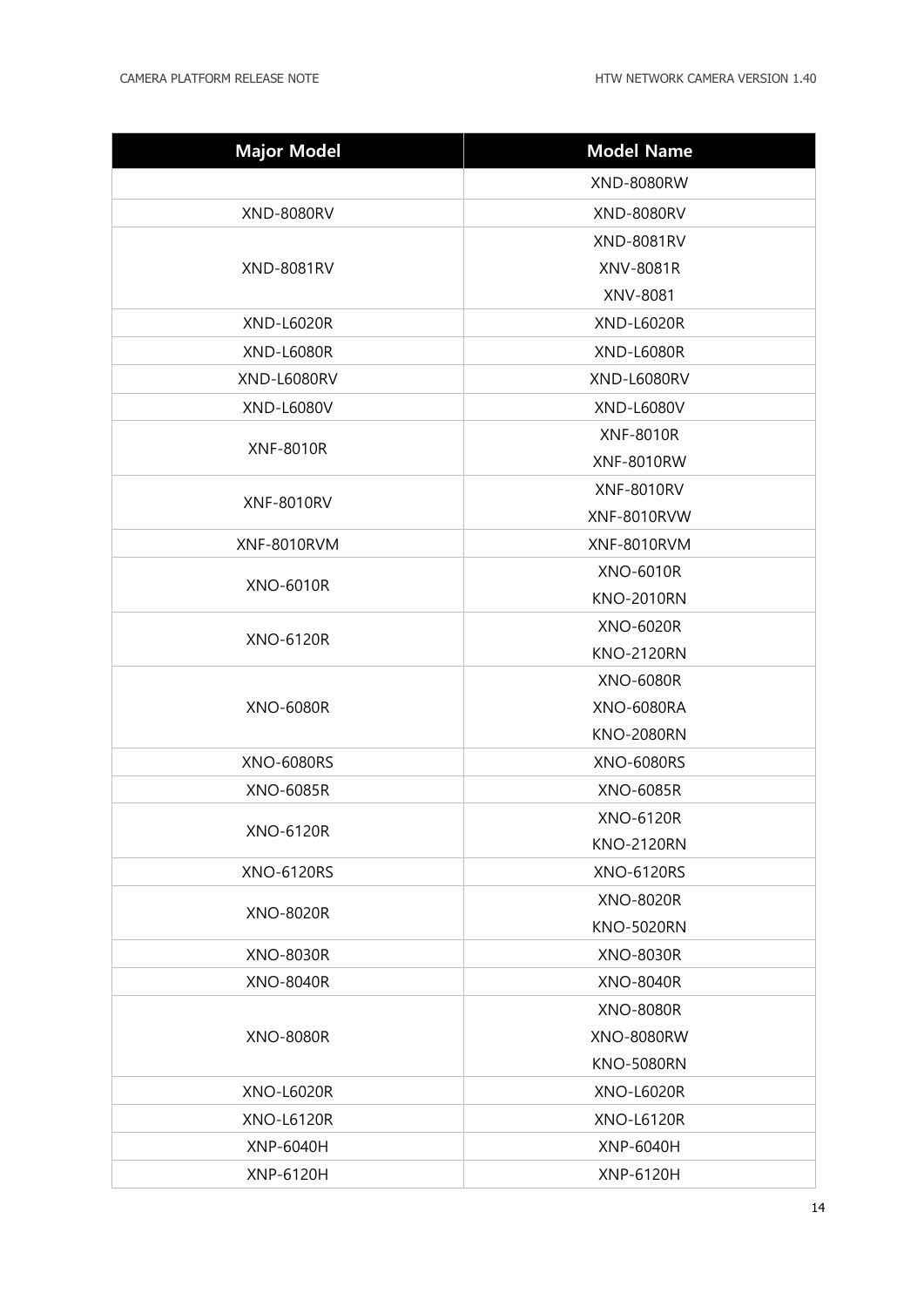| <b>Major Model</b> | <b>Model Name</b>  |
|--------------------|--------------------|
|                    | <b>KNP-2120HN</b>  |
| XNP-6320           | XNP-6320           |
|                    | QNP-6230           |
|                    | QNP-6230H          |
|                    | XNP-6321           |
|                    | XNP-6321H          |
| XNP-6320H          | XNP-6320H          |
| XNP-6320HS         | XNP-6320HS         |
| <b>XNP-6320RH</b>  | <b>XNP-6320RH</b>  |
|                    | <b>XNP-6250RH</b>  |
| <b>XNP-6371RH</b>  | <b>XNP-6371RH</b>  |
| <b>XNP-6550RH</b>  | <b>XNP-6550RH</b>  |
| XNV-6010           | XNV-6010           |
| XNV-6011           | XNV-6011           |
|                    | XNV-6011W          |
| XNV-6012           | XNV-6012           |
| XNV-6012M          | XNV-6012M          |
| XNV-6013M          | XNV-6013M          |
| XNV-6020R          | XNV-6020R          |
| XNV-6022R          | XNV-6022R          |
| XNV-6022RM         | XNV-6022RM         |
| XNV-6080           | XNV-6080           |
| XNV-6080R          | <b>XNV-6080R</b>   |
| <b>XNV-6080RS</b>  | XNV-6080RS         |
|                    | XNV-6081Z          |
| XNV-6081Z          | XND-6081VZ         |
|                    | XND-6081FZ         |
| XNV-6085           | XNV-6085           |
| XNV-6120           | XNV-6120           |
| XNV-6120R          | XNV-6120R          |
| XNV-6120RS         | XNV-6120RS         |
| XNV-8020R          | XNV-8020R          |
| XNV-8020RM         | <b>XNV-8020RMN</b> |
|                    | XNV-8020RMP        |
| XNV-8030R          | XNV-8030R          |
| XNV-8040R          | <b>XNV-8040R</b>   |
| XNV-8080R          | <b>XNV-8080R</b>   |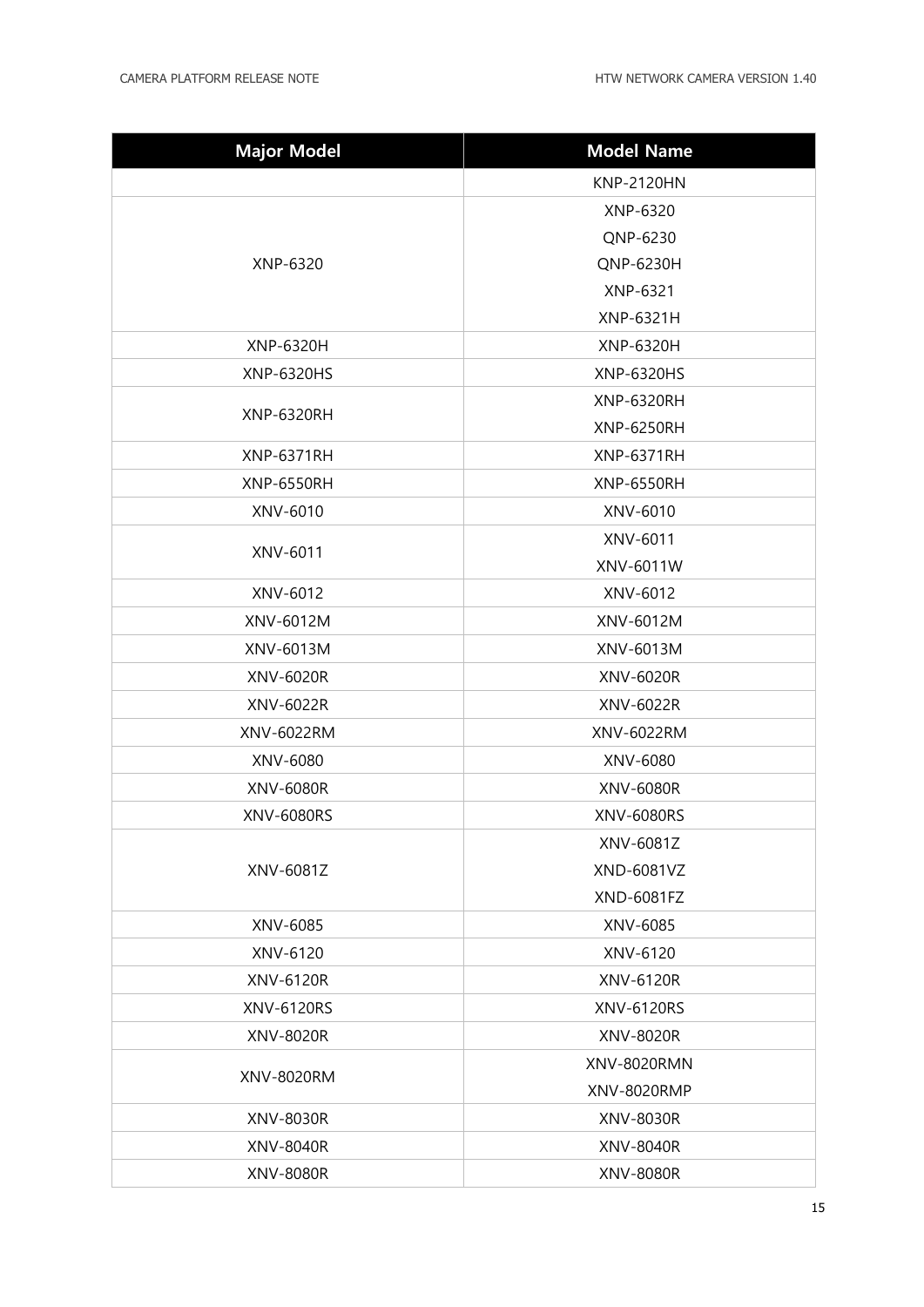| <b>Major Model</b> | <b>Model Name</b> |
|--------------------|-------------------|
|                    | XNV-8080RW        |
| <b>XNV-8080RS</b>  | <b>XNV-8080RS</b> |
|                    | XNV-8081Z         |
| XNV-8081Z          | XND-8081VZ        |
|                    | <b>XND-8081FZ</b> |
|                    | XNV-L6080         |
| XNV-L6080          | <b>XNO-L6080R</b> |
|                    | XNO-L6080RA       |
|                    | XND-L6080RVA      |
| XNV-L6080A         | XNV-L6080RA       |
|                    | XND-L6080VA       |
|                    | XNV-L6080A        |
| <b>XNV-L6080R</b>  | <b>XNV-L6080R</b> |
| XNZ-6320           | XNZ-6320          |
| <b>TNV-7010RC</b>  | <b>TNV-7010RC</b> |
| TNB-6030           | TNB-6030          |
| <b>TNO-6010M</b>   | <b>TNO-6010M</b>  |
|                    | <b>TNO-4030T</b>  |
|                    | <b>TNO-4040T</b>  |
| <b>TNO-4050T</b>   | <b>TNO-4050T</b>  |
|                    | <b>TNO-4041T</b>  |
|                    | <b>TNO-4051T</b>  |
| <b>TNO-4040TR</b>  | <b>TNO-4030TR</b> |
|                    | <b>TNO-4040TR</b> |
|                    | <b>TNO-4041TR</b> |
|                    | <b>TNU-4041T</b>  |
| <b>TNU-4051T</b>   | <b>TNU-4051T</b>  |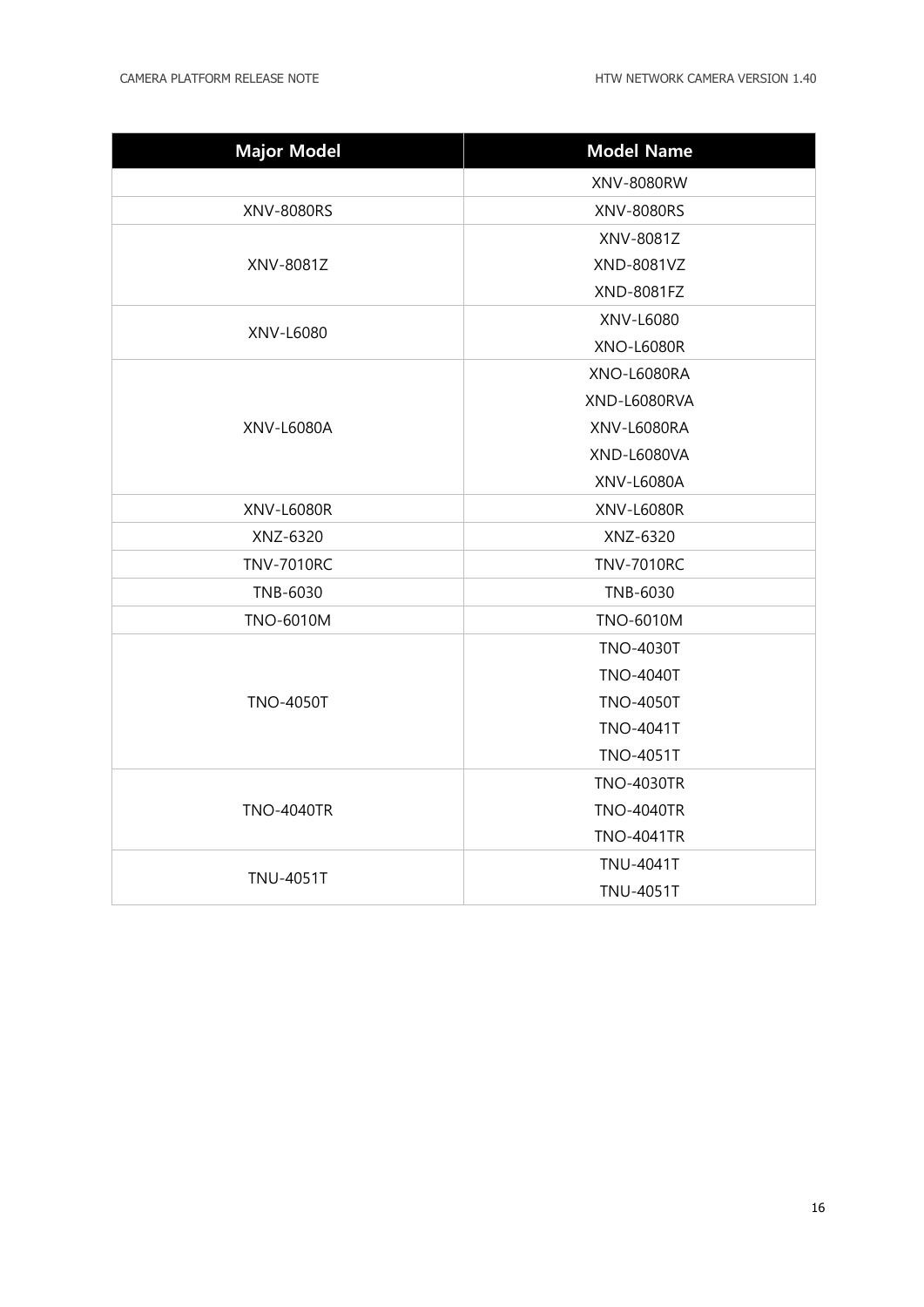<span id="page-16-0"></span>This document describes the new and changed features of Hanwha Techwin network camera version 1.30.

ⓘ **Released on JUL 02, 2019**

### <span id="page-16-1"></span>**Caution**

- Please note that you need to follow the steps below when you upgrade to 1.30 version from previous versions. [TNO-4050T, TNO-4051T, TNO-4040T, TNO-4041T, TNO-4030T, TNU-4041T, TNU-4051T]
	- 1) Upgrade to the bridge firmware. (Please do not use this version firmware other than upgrade purpose. We cannot guarantee anything with this version firmware)
	- 2) Upgrade to version 1.30 or later.
	- Please note that OSD configuration values will be reset when you upgrade 1.30 version from previous versions. [TNO-4050T, TNO-4051T, TNO-4040T, TNO-4041T, TNO-4030T, TNU-4041T, TNU-4051T]
	- Please note that OSD font change in all resolutions is not supported and OSD is not supported in 320x240 resolution from the version 1.30 or later. [TNO-4050T, TNO-4051T, TNO-4040T, TNO-4041T, TNO-4030T, TNU-4041T, TNU-4051T]
	- Please note that firmware downgrade from version 1.30 or later to lower version is not allowed. [TNO-4050T, TNO-4051T, TNO-4040T, TNO-4041T, TNO-4030T, TNU-4041T, TNU-4051T]
- Please note that downgrading to a version earlier than 1.30.01 may cause the following constraints [1.30.01 XNP-6320, XNP-6320H, XNP-6320HS, XNP-6371RH]:
	- More than 25 privacy zones can not be deleted or modified.
	- If the camera name contains special characters (space  $# * + / ()$ ), you can not delete or modify the camera name.

Please fix them before downgrading the system, or reset the system to factory default with [Except network parameter & open platform] selected.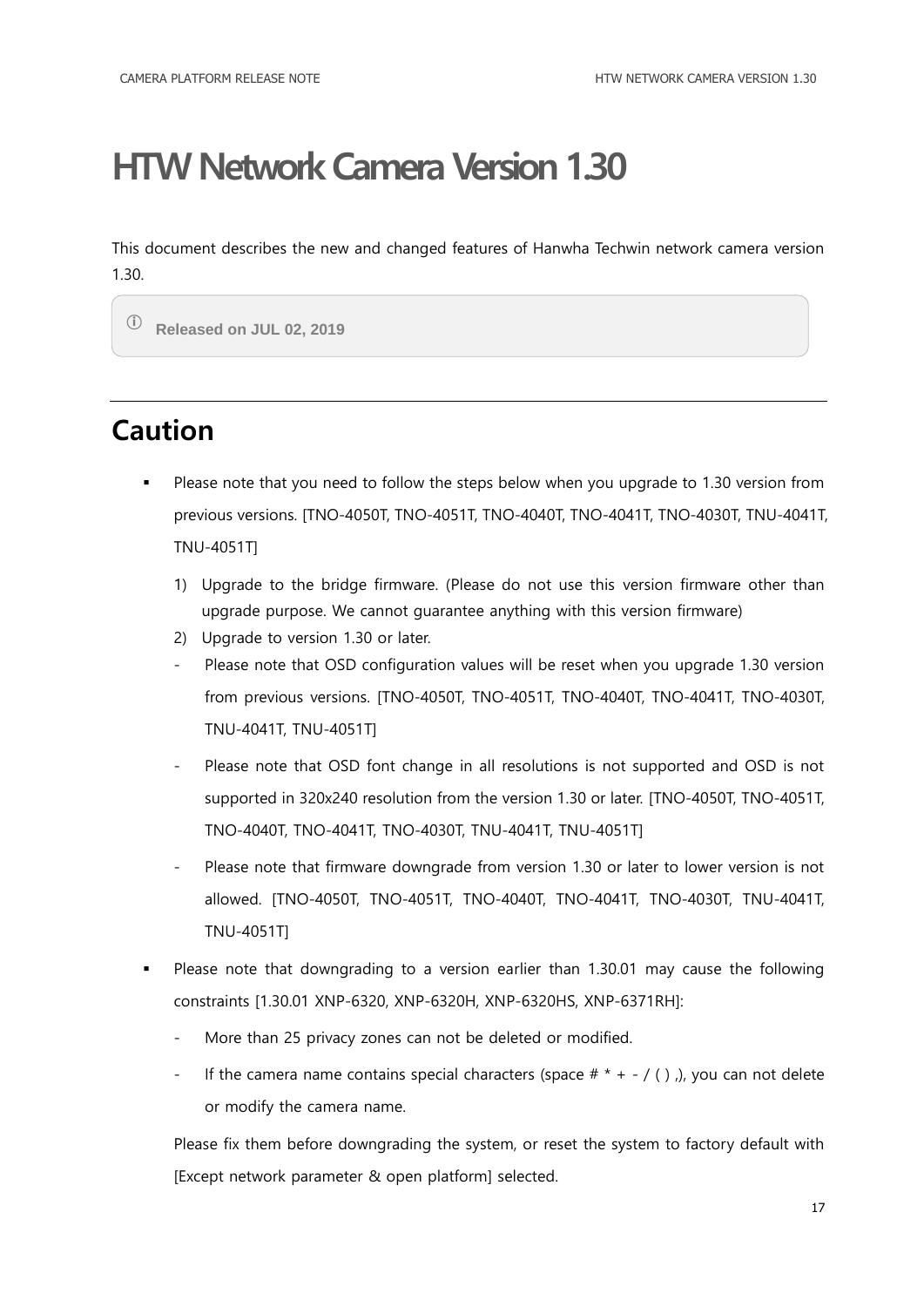#### <span id="page-17-0"></span>**Common Features**

#### **[New Features]**

 Added a handover function in accordance with temperature detection event. [TNO-4050T, TNO-4051T, TNO-4040T, TNO-4041T, TNO-4030T, TNU-4041T, TNU-4051T, TNO-4030TR, TNO-4040TR, TNO-4041TR]

#### **[Improvements]**

- Supported a production automation function (nothing changed in user perspective). [1.30.01]
- Added a [Set pan ground position] function under [Setup] > [PTZ] > [PTlimit] to set the current pan angle to zero degrees. [1.30.01 XNP-6320, XNP-6320H, XNP-6320HS, XNP-6371RH]
- Increased the maximum number of privacy areas from 24 to 32. [1.30.01 XNP-6320, XNP-6320H, XNP-6320HS, XNP-6371RH]
- Increased the maximum number of multicast connections from 20 to 128, [1.30.01 XNP-6320, XNP-6320H, XNP-6320HS, XNP-6371RH]
- Allowed a user to use special characters (space  $# * / ()_n$ ) as camera name under [Setup] > [Camera setup] > [OSD] > [Title overlay]. [1.30.01 XNP-6320, XNP-6320H, XNP-6320HS, XNP-6371RH]
- Added a function to save the predefined preset paths when setting the trace path for auto tracking. [1.30.01 XNP-6320, XNP-6320H, XNP-6320HS, XNP-6371RH]

#### **[Bug fixes]**

 Fixed an issue where white or black pixels appear on the upper right of the image due to an error in the image calibration algorithm. [1.30.02 TNO-4030T, TNO-4040T, TNO-4050T, TNO-4041T, TNO-4051T, TNO-4030TR, TNO-4040TR, TNO-4041TR, TNU-4041T, TNU-4051T]

### <span id="page-17-1"></span>**Security Improvements**

Supported ONVIF Profile T (with ONVIF protocol to delete the default video profile).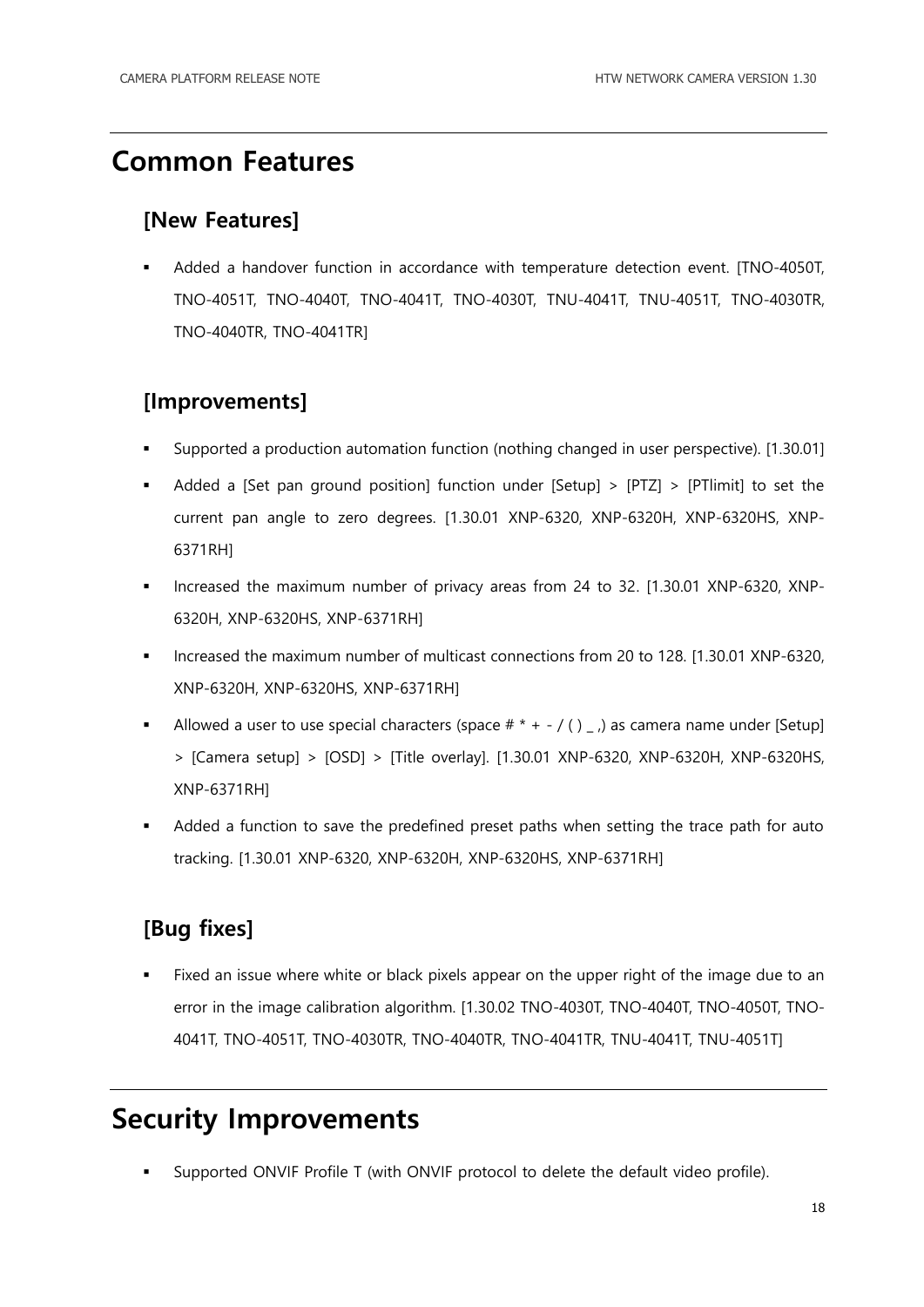- Added function to email account lockout events to administrators if login fails more than 5 consecutive times (SMTP email must be enabled).
- Added encryption setting function to use SD card after password authentication when saving video to SD card.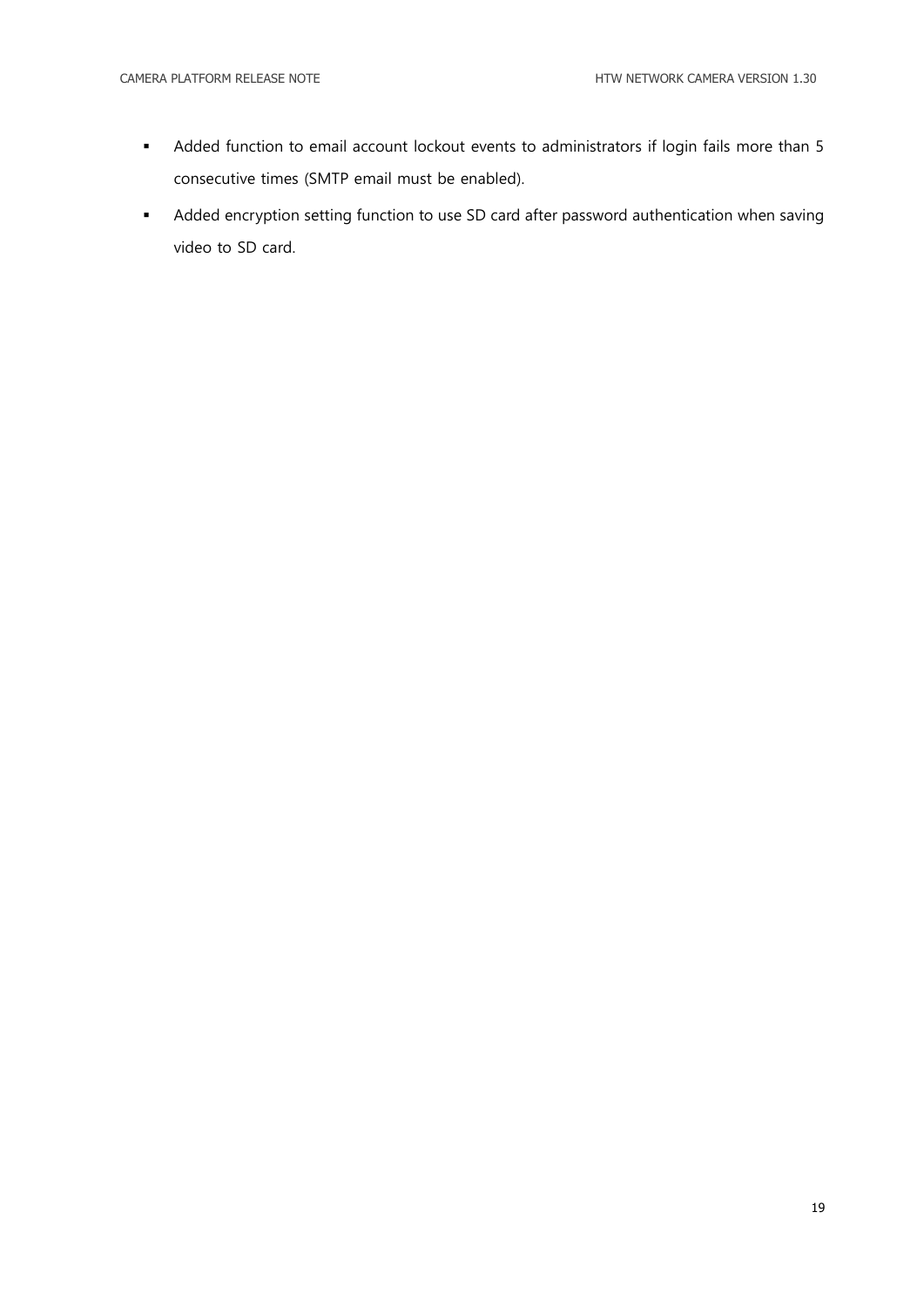### <span id="page-19-0"></span>**Affected Products**

#### **Table 3. Product Family Based On Version 1.30**

| <b>Major Model</b> | <b>Model Name</b> |
|--------------------|-------------------|
| XNB-6000           | XNB-6000          |
|                    | <b>KNB-2000</b>   |
| XNB-6001           | XNB-6001          |
| XNB-6005           | XNB-6005          |
|                    | XNB-8000          |
| XNB-8000           | <b>KNB-5000N</b>  |
| XND-6010           | XND-6010          |
| <b>XND-6011F</b>   | <b>XND-6011F</b>  |
| XND-6020           | <b>KND-2020RN</b> |
| XND-6020R          | <b>XND-6020R</b>  |
| XND-6080           | XND-6080          |
|                    | <b>XND-K6080N</b> |
| <b>XND-6080R</b>   | <b>XND-6080R</b>  |
|                    | <b>KND-2080RN</b> |
| <b>XND-6080RV</b>  | <b>XND-6080RV</b> |
| XND-6080V          | XND-6080V         |
|                    | XND-6081V         |
|                    | <b>XND-6081RV</b> |
| <b>XND-6081RV</b>  | XNV-6081          |
|                    | XNV-6081R         |
|                    | <b>XND-6081RF</b> |
|                    | <b>XND-6081F</b>  |
| XND-6085           | XND-6085          |
| XND-6085V          | XND-6085V         |
| <b>XND-8020F</b>   | <b>XND-8020F</b>  |
| <b>XND-8020R</b>   | <b>XND-8020R</b>  |
|                    | <b>KND-5020RN</b> |
| XND-8030R          | <b>XND-8030R</b>  |
| <b>XND-8040R</b>   | <b>XND-8040R</b>  |
| <b>XND-8080R</b>   | <b>XND-8080R</b>  |
|                    | <b>KND-5080RN</b> |
| <b>XND-8080RV</b>  | <b>XND-8080RV</b> |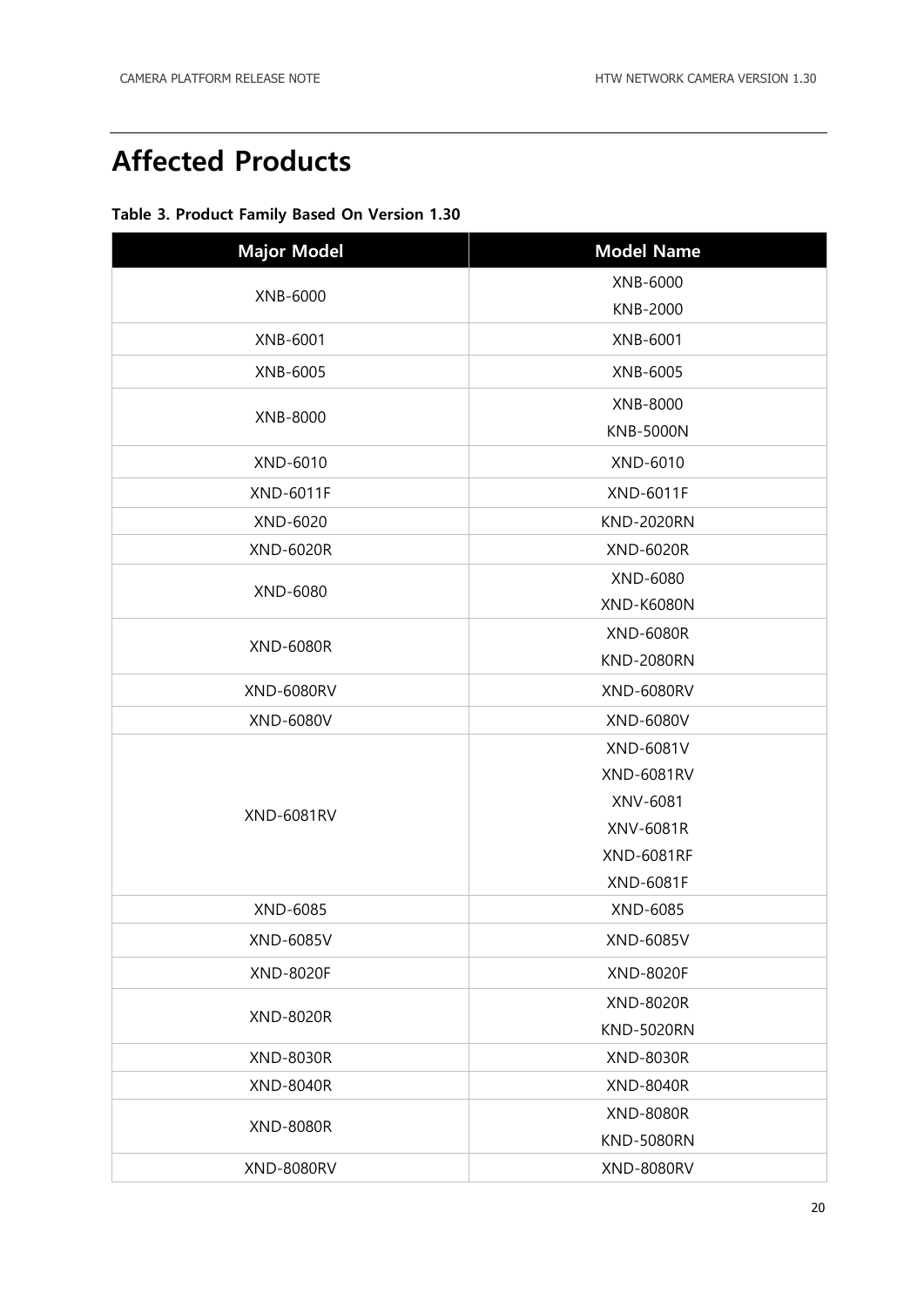| <b>Major Model</b> | <b>Model Name</b> |
|--------------------|-------------------|
| <b>XND-8081RV</b>  | <b>XND-8081RV</b> |
|                    | XNV-8081R         |
|                    | XNV-8081          |
| <b>XND-L6080R</b>  | <b>XND-L6080R</b> |
| <b>XND-L6080RV</b> | XND-L6080RV       |
| <b>XND-L6080V</b>  | <b>XND-L6080V</b> |
| <b>XNF-8010R</b>   | <b>XNF-8010R</b>  |
|                    | <b>XNF-8010RW</b> |
| <b>XNF-8010RV</b>  | <b>XNF-8010RV</b> |
|                    | XNF-8010RVW       |
| XNF-8010RVM        | XNF-8010RVM       |
| <b>XNO-6010R</b>   | <b>XNO-6010R</b>  |
|                    | <b>KNO-2010RN</b> |
| <b>XNO-6020R</b>   | <b>XNO-6020R</b>  |
|                    | <b>XNO-6080R</b>  |
| <b>XNO-6080R</b>   | <b>XNO-6080RA</b> |
|                    | <b>KNO-2080RN</b> |
| <b>XNO-6080RS</b>  | <b>XNO-6080RS</b> |
| <b>XNO-6085R</b>   | <b>XNO-6085R</b>  |
| <b>XNO-6120R</b>   | <b>XNO-6120R</b>  |
|                    | <b>KNO-2120RN</b> |
| <b>XNO-6120RS</b>  | <b>XNO-6120RS</b> |
| <b>XNO-8020R</b>   | XNO-8020R         |
|                    | <b>KNO-5020RN</b> |
| <b>XNO-8030R</b>   | <b>XNO-8030R</b>  |
| <b>XNO-8040R</b>   | <b>XNO-8040R</b>  |
|                    | <b>XNO-8080R</b>  |
| <b>XNO-8080R</b>   | <b>XNO-8080RW</b> |
|                    | <b>KNO-5080RN</b> |
| <b>XNO-L6020R</b>  | <b>XNO-L6020R</b> |
| <b>XNO-L6120R</b>  | <b>XNO-L6120R</b> |
| XNP-6040H          | XNP-6040H         |
| XNP-6120H          | XNP-6120H         |
|                    | <b>KNP-2120HN</b> |
| XNP-6230           | XNP-6230          |
| <b>XNP-6230H</b>   | XNP-6230H         |
| XNP-6320           | XNP-6320          |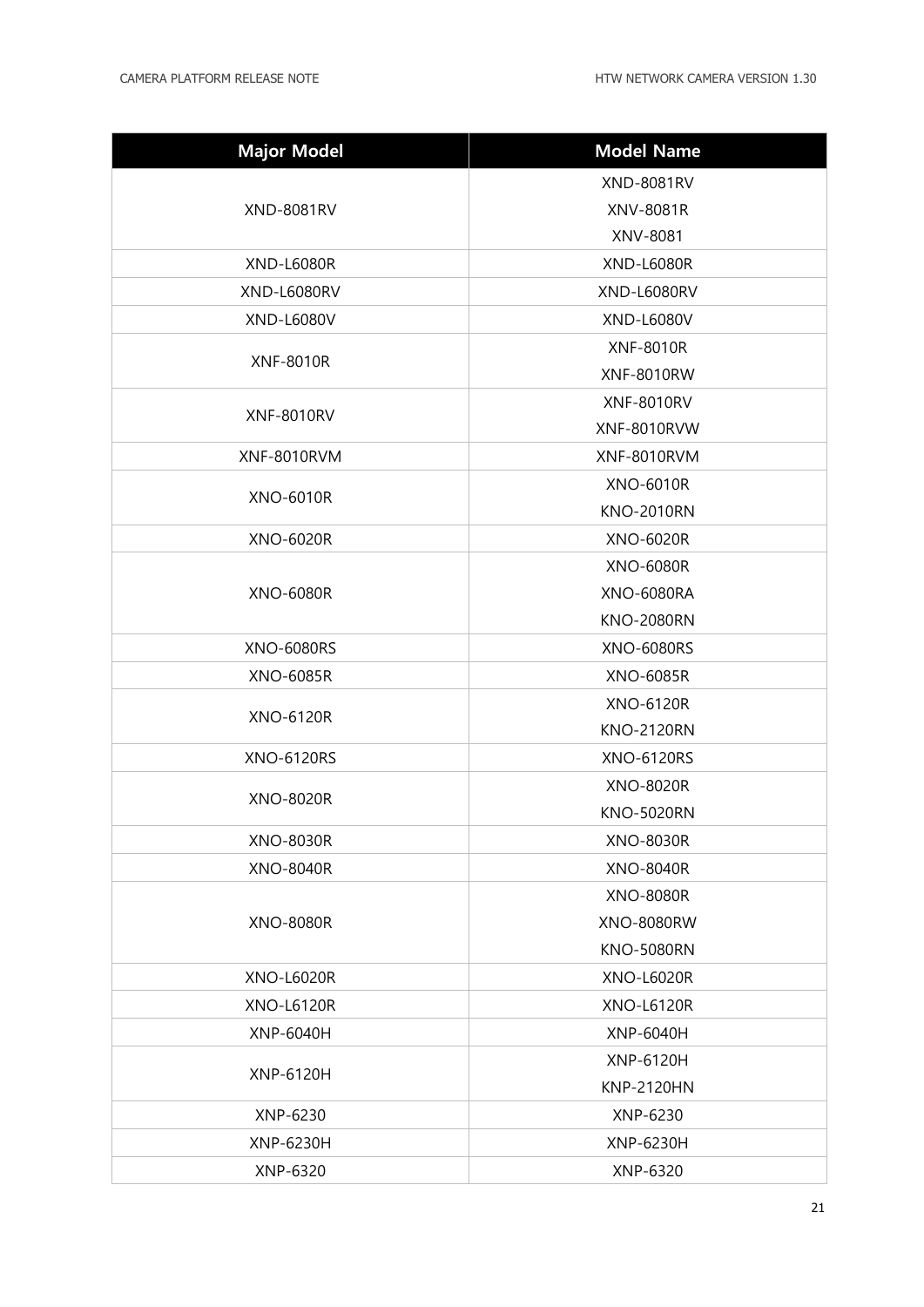| <b>Major Model</b> | <b>Model Name</b> |
|--------------------|-------------------|
| XNP-6320           | XNP-6320H         |
|                    | XNP-6320HS        |
|                    | QNP-6230          |
|                    | QNP-6230H         |
|                    | XNP-6321          |
|                    | XNP-6321H         |
| <b>XNP-6371RH</b>  | <b>XNP-6371RH</b> |
| <b>XNP-6550RH</b>  | <b>XNP-6550RH</b> |
| XNV-6010           | XNV-6010          |
| XNV-6011           | XNV-6011          |
|                    | XNV-6011W         |
| XNV-6012           | XNV-6012          |
| XNV-6012M          | XNV-6012M         |
| XNV-6013M          | XNV-6013M         |
| XNV-6020R          | XNV-6020R         |
| XNV-6022R          | XNV-6022R         |
| XNV-6022RM         | XNV-6022RM        |
| XNV-6080           | XNV-6080          |
| XNV-6080R          | XNV-6080R         |
| <b>XNV-6080RS</b>  | <b>XNV-6080RS</b> |
|                    | XNV-6081Z         |
| XNV-6081Z          | XND-6081VZ        |
|                    | XND-6081FZ        |
| XNV-6085           | XNV-6085          |
| XNV-6120           | XNV-6120          |
| XNV-6120R          | XNV-6120R         |
| XNV-6120RS         | XNV-6120RS        |
| XNV-8020R          | XNV-8020R         |
| XNV-8020RM         | XNV-8020RMN       |
|                    | XNV-8020RMP       |
| XNV-8030R          | XNV-8030R         |
| XNV-8040R          | XNV-8040R         |
| XNV-8080R          | <b>XNV-8080R</b>  |
| <b>XNV-8080RS</b>  | <b>XNV-8080RS</b> |
| XNV-8081Z          | XNV-8081Z         |
|                    | XND-8081VZ        |
|                    | XND-8081FZ        |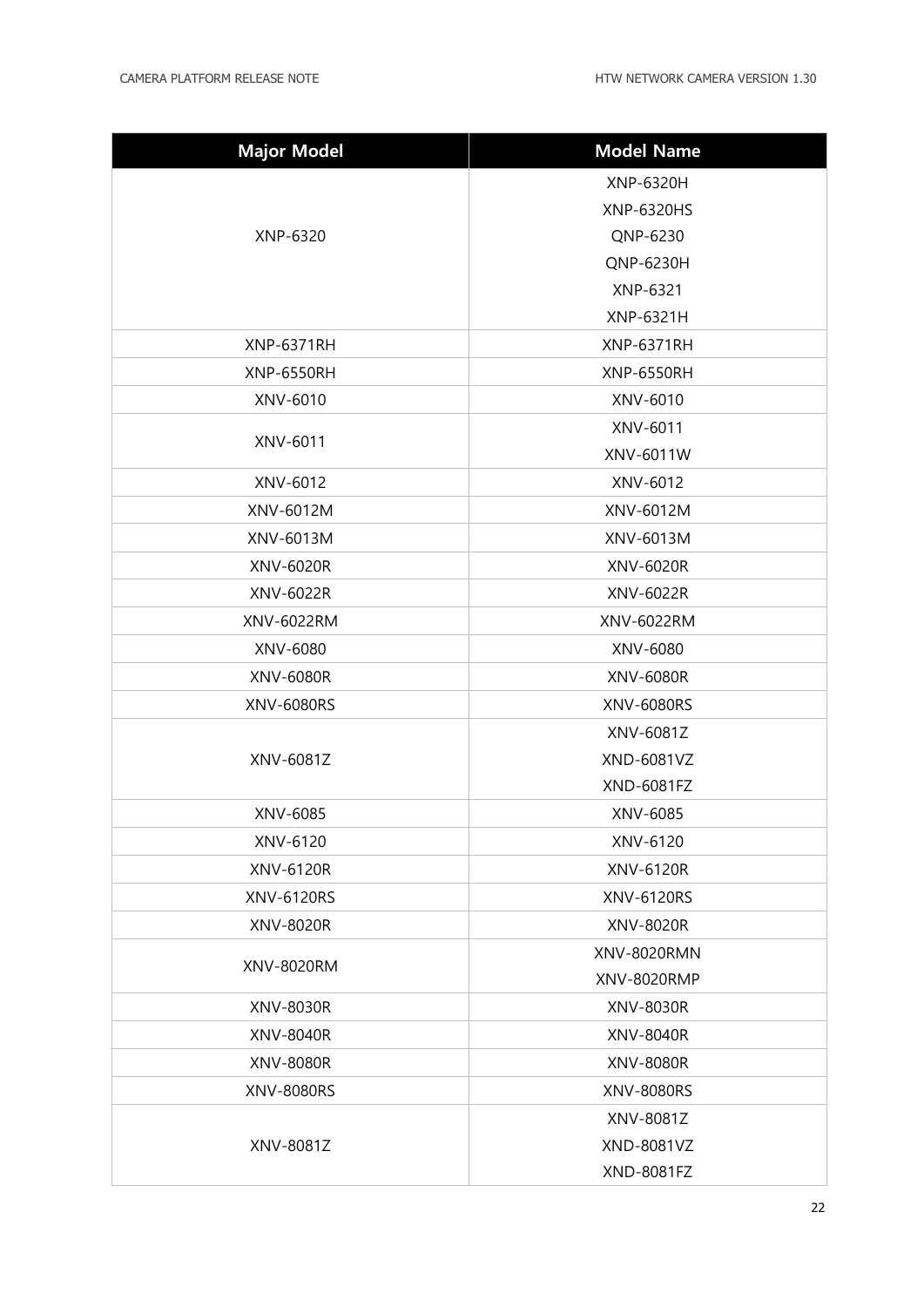| <b>Major Model</b> | <b>Model Name</b> |
|--------------------|-------------------|
|                    | XNV-L6080         |
| XNV-L6080          | <b>XNO-L6080R</b> |
|                    | XNO-L6080RA       |
|                    | XND-L6080RVA      |
| XNV-L6080A         | XNV-L6080RA       |
|                    | XND-L6080VA       |
|                    | XNV-L6080A        |
| <b>XNV-L6080R</b>  | <b>XNV-L6080R</b> |
| XNZ-6320           | XNZ-6320          |
| <b>TNO-4050T</b>   | <b>TNO-4050T</b>  |
|                    | <b>TNO-4051T</b>  |
|                    | <b>TNO-4040T</b>  |
|                    | <b>TNO-4041T</b>  |
|                    | <b>TNO-4030T</b>  |
| <b>TNU-4041T</b>   | <b>TNU-4041T</b>  |
|                    | <b>TNU-4051T</b>  |
| <b>TNO-4040TR</b>  | <b>TNO-4041TR</b> |
|                    | <b>TNO-4040TR</b> |
|                    | <b>TNO-4030TR</b> |
| TNB-6030           | TNB-6030          |
| <b>TNV-7010RC</b>  | <b>TNV-7010RC</b> |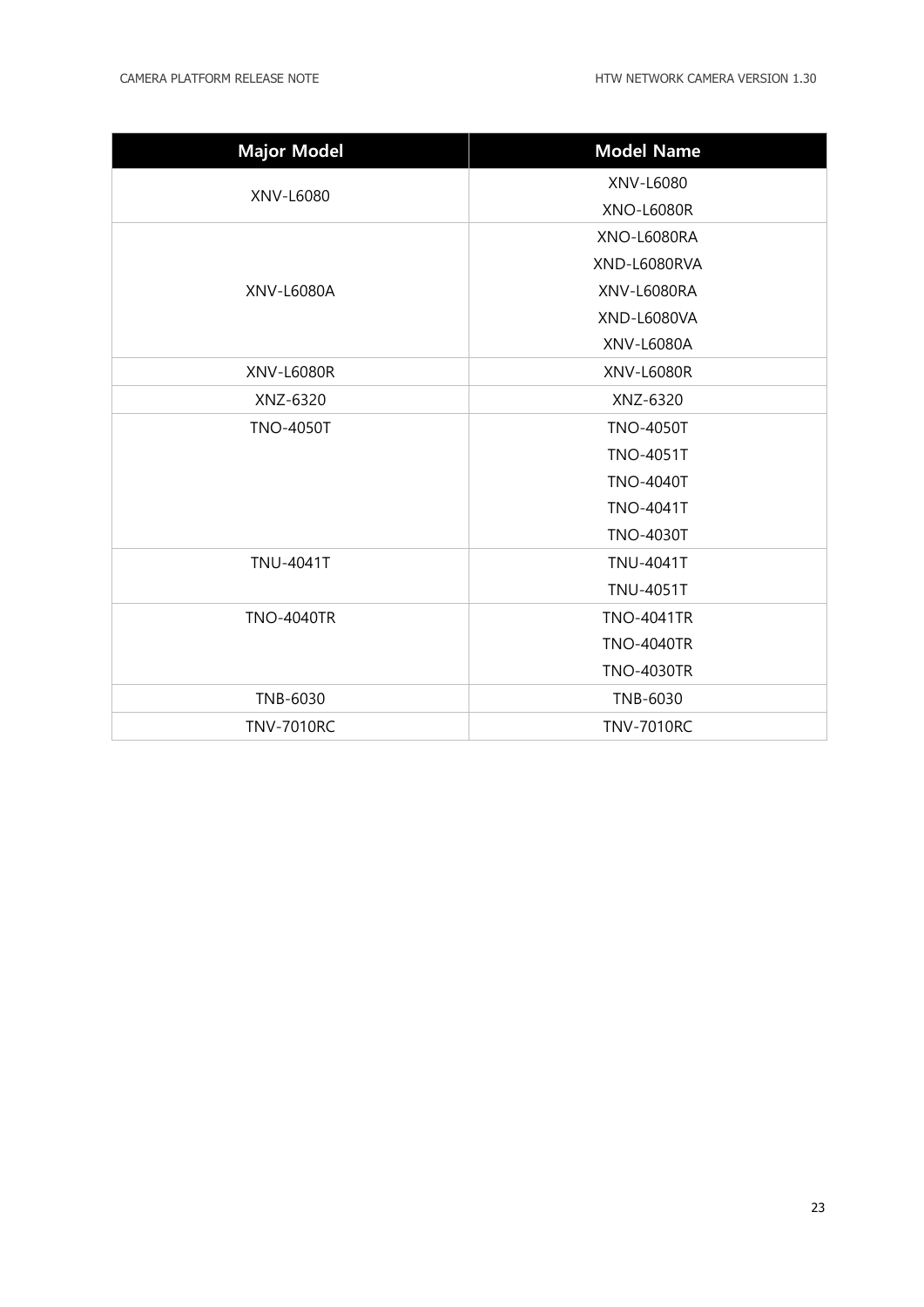<span id="page-23-0"></span>This document describes the new and changed features of Hanwha Techwin network camera version 1.21.

ⓘ **Released on MAR 18, 2019**

#### <span id="page-23-1"></span>**Common Features**

#### **[Improvements]**

- Added function to push BI (People Counting / Queue Management / Heatmap) meta data to Wisenet Retail Insight. [1.21.12 XND-6010/XNV-6010, XNF-8010R/XNF-8010RV/XNF-8010RVM]
- Fixed an issue where the web page menu would not change after upgrading firmware due to remained browser cache. In some case, cache refresh (F5 reload key) is is required to display properly. [1.21.10]
- Added automatic correction function for horizontal noise that appears intermittently in image. [1.21.01 TNO-4040TR, TNO-4041TR, TNO-4030TR]
- Changed the maximum shutter value to 1/5000, when [Video & Audio] > [Camera Setup] > [Backlight] mode is set to WDR. [1.21.02 QNO-6072R, QNO-6073R, QNO-6082R, QNO-6083R, QND-6072R, QND-6073R, QND-6082R, QND-6083R, QNV-6072R,QNV-6073R, QNV-6082R, QNV-6083R, QND-6012R, QND-6022R, QND-6032R, QNO-6012R, QNO-6022R, QNO-6032R, QNV-6012R, QNV-6022R, QNV-6032R, QND-6011, QND-6021, QNO-8010R, QNO-8020R, QNO-8030R, QNO-8080R, QNV-8010R, QNV-8020R, QNV-8030R, QNV-8080R, QND-8010R, QND-8020R, QND-8030R, QND-8080R, QNE-8011R, QNE-8021R, QND-8011, QND-8021]
- 카메라 영상이 상하 반전 또는 좌우 반전되어 나타나는 문제 수정[1.21.02 QNE-8011R, QNE-8021].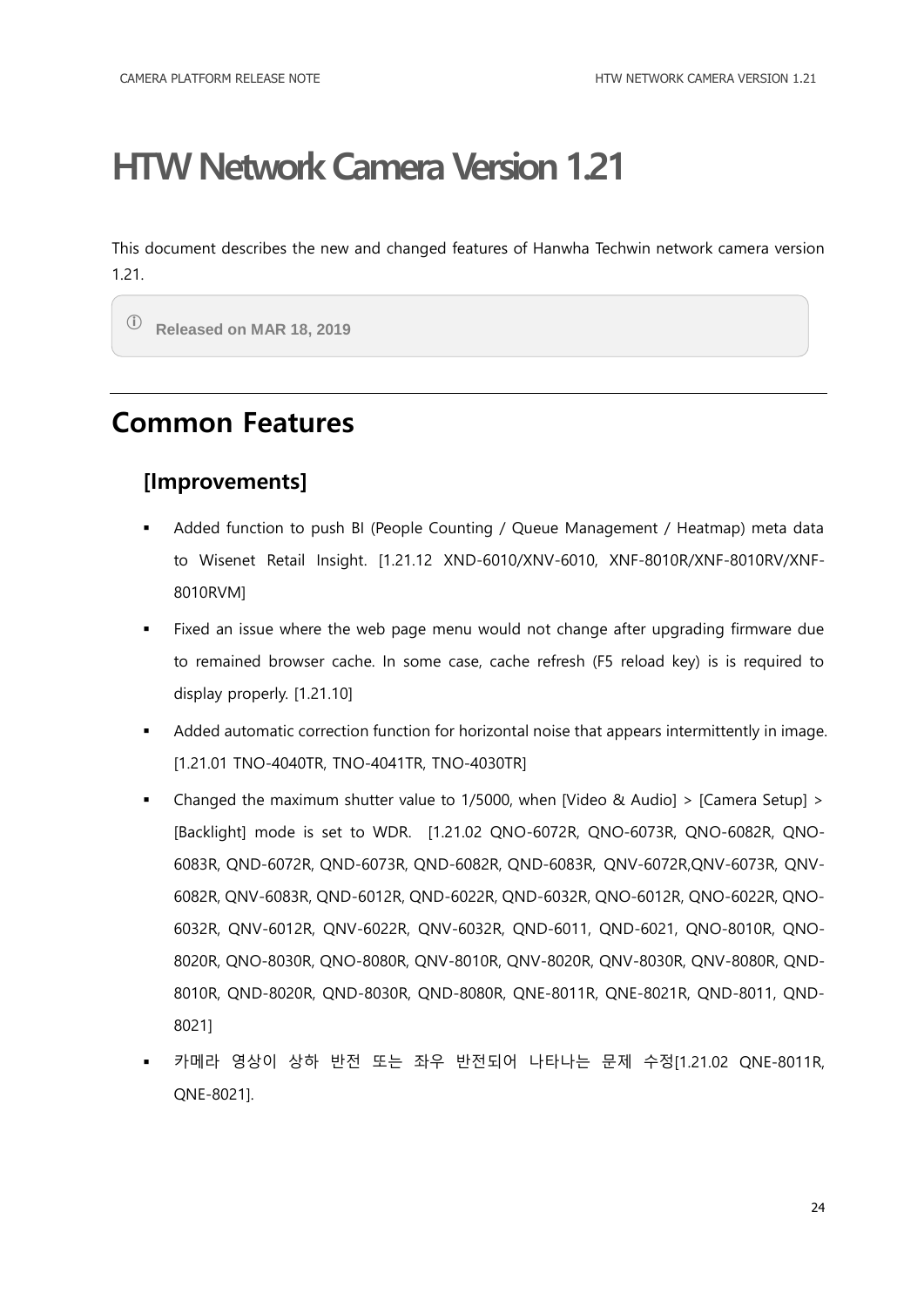#### **[Bug fixes]**

- Fixed an issue where in some case, an SD card was not recognized after booting. [1.21.12 TNO-4050T, TNO-4051T,TNO-4040T,TNO-4041T,TNO-4030T,TNU-4041T,TNU-4051T]
- Fixed an issue where an SD card error happened with EXT4 file system. [1.21.12 TNU-4041T, TNU-4051T]
- Fixed an issue where the live monitoring page would be stuck on the IE11 / Windows 10 OS in case Plugin-Free profile configuration is higher than 20fps / 1920x1080 resolution. Now it will be reverted to 20fps automatically. [1.21.10]
- Fixed an issue where with 1.20 and 1.21 version, Genetec VMS didn't receive IVA events. [1.21.11]
- Fixed an issue where in some cases, creating a profiles didn't work through SUNAPI. [1.21.11]
- Fixed an issue of incorrect CropAreaCoordinate value in attributes.cgi through SUNAPI. [1.21.11]
- Fixed an issue where with 1.20 and 1.21 version, Genetec VMS didn't draw overlay boxes through metadata. [1.21.11]
- Fixed an issue where a camera would restart when a user changes sensitivity value in Camera [setup] > [Video & Audio] > [Audio setup] > [Audio in] > [Noise reduction] after upgrading to version 1.20 or 1.21. [1.21.11 TNO-4040T, TNO-4050T, TNO-4051T, TNO-4041T, TNO-4030T]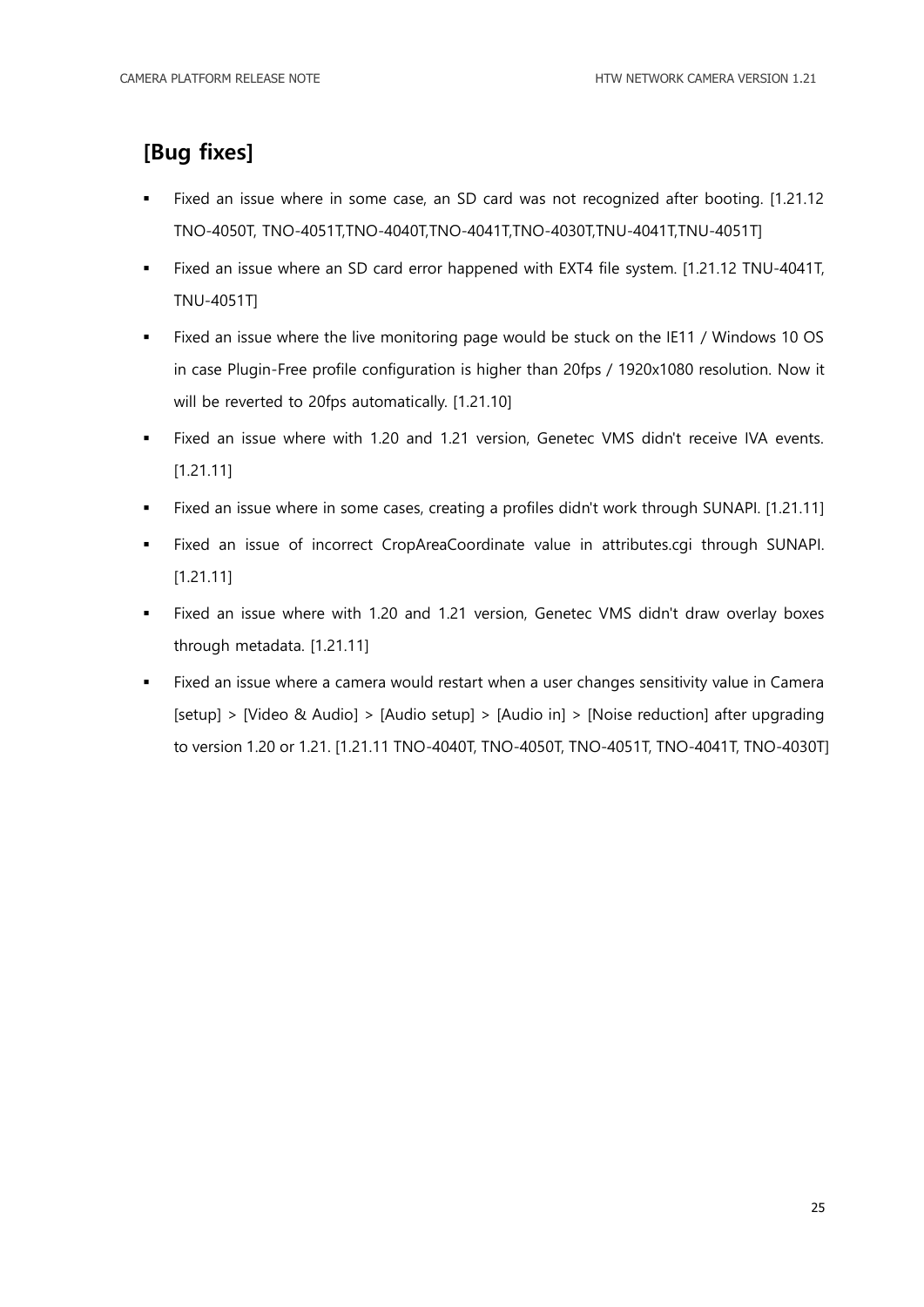### <span id="page-25-0"></span>**Affected Products**

|  | Table 3. Product Family Based On Version 1.21 |  |  |  |
|--|-----------------------------------------------|--|--|--|
|  |                                               |  |  |  |

| <b>Major Model</b> | <b>Model Name</b> |  |  |  |  |
|--------------------|-------------------|--|--|--|--|
|                    | XNB-6000          |  |  |  |  |
|                    | <b>KNB-2000</b>   |  |  |  |  |
| XNB-6000           | <b>KNO-2080RN</b> |  |  |  |  |
|                    | <b>XNO-6080R</b>  |  |  |  |  |
|                    | <b>XNO-6010R</b>  |  |  |  |  |
| <b>XNO-6010R</b>   | <b>KNO-2010RN</b> |  |  |  |  |
|                    | <b>XNO-6020R</b>  |  |  |  |  |
|                    | XND-6010          |  |  |  |  |
| XND-6010           | XNV-6010          |  |  |  |  |
|                    |                   |  |  |  |  |
| XND-6020           | <b>KND-2020RN</b> |  |  |  |  |
|                    |                   |  |  |  |  |
|                    | XND-6080          |  |  |  |  |
|                    | <b>XND-K6080N</b> |  |  |  |  |
|                    | <b>KND-2080RN</b> |  |  |  |  |
|                    | <b>XND-6080R</b>  |  |  |  |  |
| XND-6080           | <b>XND-6080RV</b> |  |  |  |  |
|                    | XND-6080V         |  |  |  |  |
|                    | XNV-6080          |  |  |  |  |
|                    | XNV-6080R         |  |  |  |  |
|                    | XNV-6080RS        |  |  |  |  |
|                    |                   |  |  |  |  |
|                    | XNB-8000          |  |  |  |  |
| XNB-8000           | <b>KNB-5000N</b>  |  |  |  |  |
|                    |                   |  |  |  |  |
|                    |                   |  |  |  |  |
|                    | <b>XNO-8020R</b>  |  |  |  |  |
| <b>XNO-8020R</b>   | <b>XNO-8030R</b>  |  |  |  |  |
|                    | <b>XNO-8040R</b>  |  |  |  |  |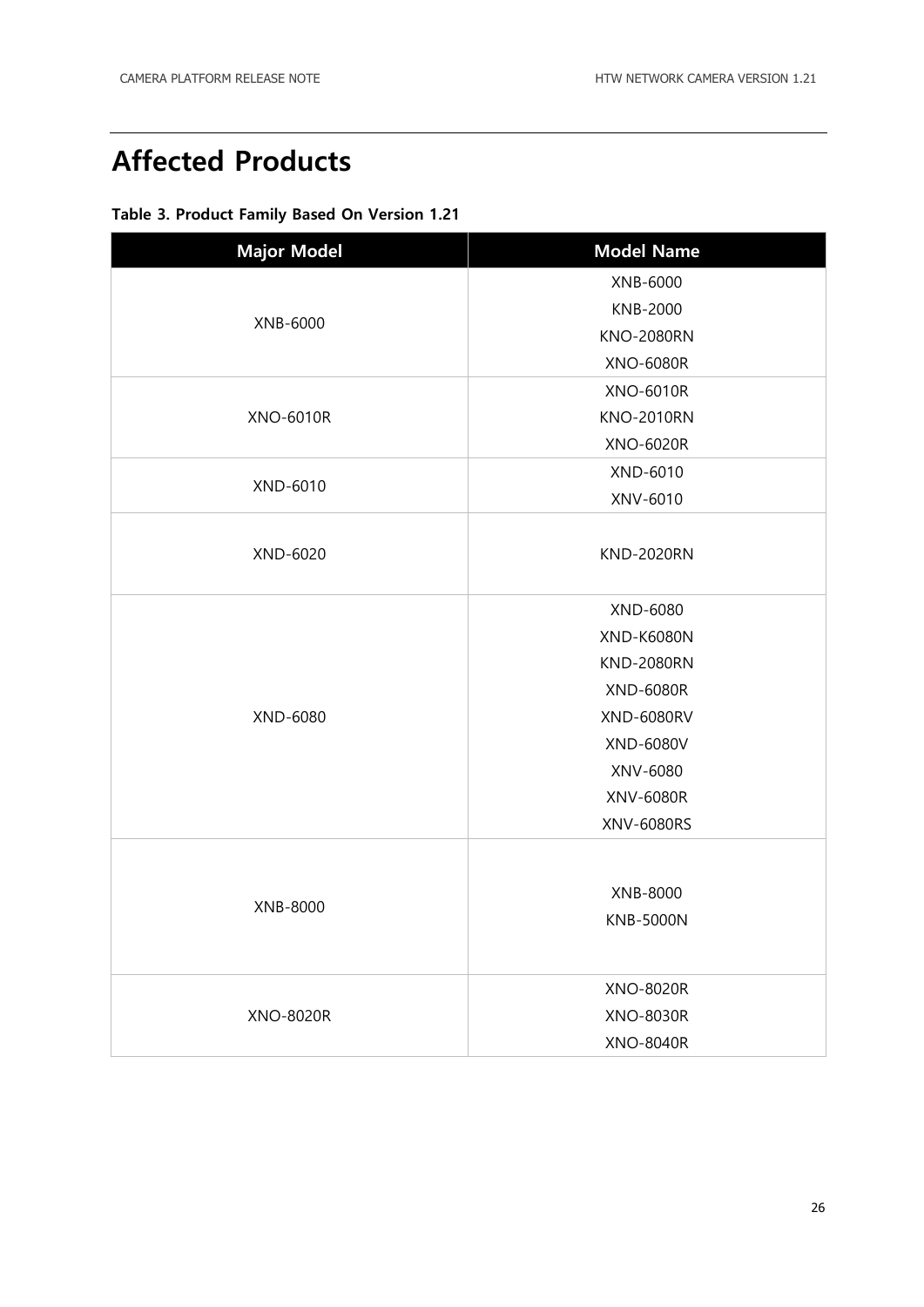| <b>Major Model</b> | <b>Model Name</b> |  |  |
|--------------------|-------------------|--|--|
|                    | <b>XND-8020R</b>  |  |  |
|                    | <b>KND-5020RN</b> |  |  |
|                    | XND-8030R         |  |  |
|                    | <b>XND-8040R</b>  |  |  |
| <b>XND-8020R</b>   | <b>KNO-5020RN</b> |  |  |
|                    | XNV-8020R         |  |  |
|                    | XNV-8030R         |  |  |
|                    | XNV-8040R         |  |  |
|                    | <b>XND-8080R</b>  |  |  |
|                    | <b>KND-5080RN</b> |  |  |
| <b>XND-8080R</b>   | <b>XND-8080RV</b> |  |  |
|                    | <b>XNV-8080R</b>  |  |  |
|                    | XNV-8080RS        |  |  |
|                    | <b>XNF-8010R</b>  |  |  |
|                    | <b>XNF-8010RW</b> |  |  |
| <b>XNF-8010R</b>   | <b>XNF-8010RV</b> |  |  |
|                    | XNF-8010RVW       |  |  |
|                    | XNF-8010RVM       |  |  |
|                    | <b>XNO-6120R</b>  |  |  |
|                    | <b>KNO-2120RN</b> |  |  |
|                    | <b>XNO-6120RS</b> |  |  |
| <b>XNO-6120R</b>   | XNV-6120          |  |  |
|                    | XNV-6120R         |  |  |
|                    | XNV-6120RS        |  |  |
|                    | <b>XND-L6080R</b> |  |  |
|                    | XND-L6080RV       |  |  |
| <b>XND-L6080R</b>  | XND-L6080V        |  |  |
|                    | XNV-L6080         |  |  |
|                    | <b>XNV-L6080R</b> |  |  |
|                    | XNV-6012          |  |  |
|                    | XNV-6012M         |  |  |
| XNV-6012           | XNV-6013M         |  |  |
|                    | XNV-6022R         |  |  |
|                    | XNV-6022RM        |  |  |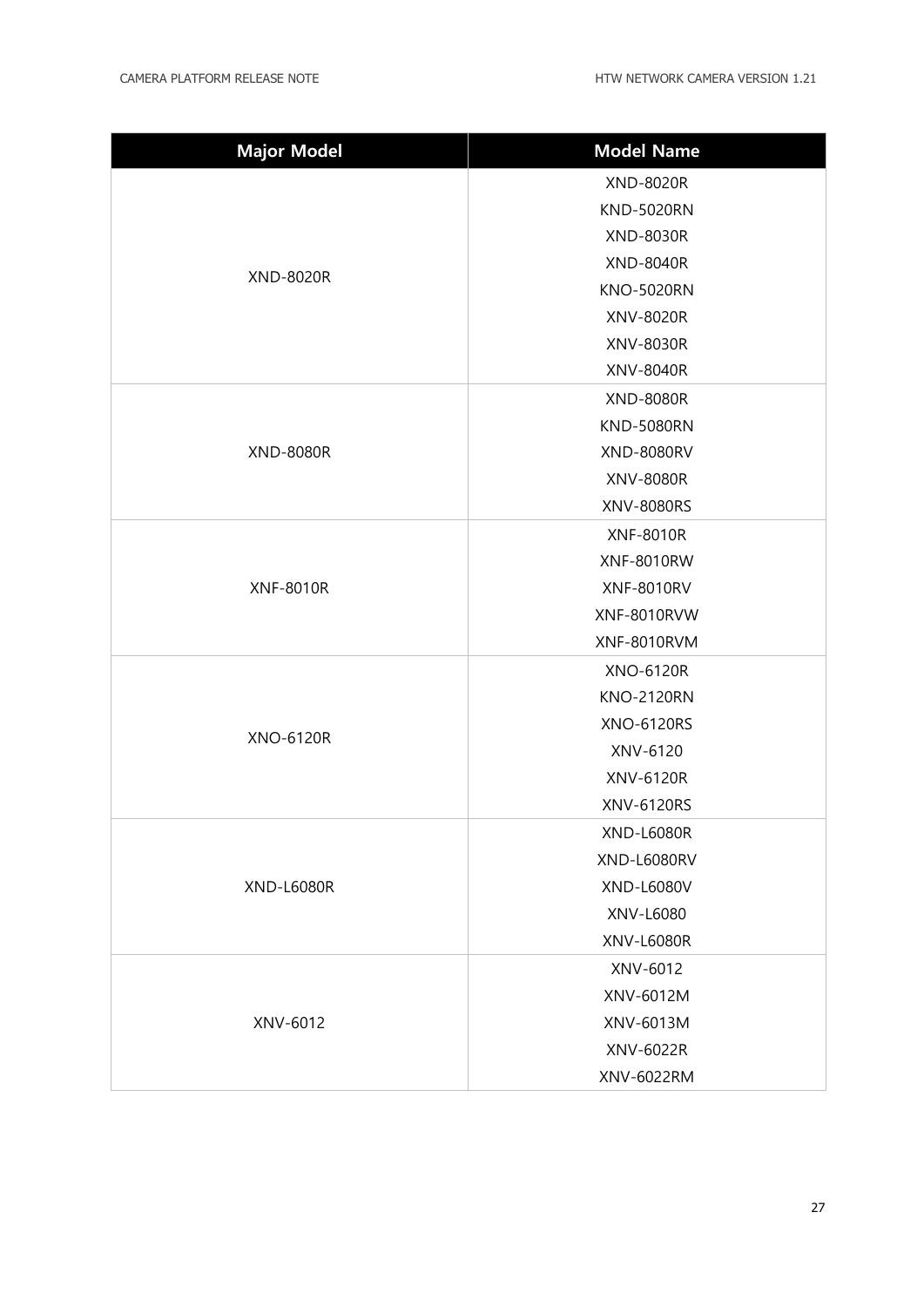| <b>Major Model</b> | <b>Model Name</b> |  |  |  |  |
|--------------------|-------------------|--|--|--|--|
|                    | XNB-6001          |  |  |  |  |
|                    | XNB-6005          |  |  |  |  |
| XNB-6001           | XND-6085          |  |  |  |  |
|                    | XND-6085V         |  |  |  |  |
|                    | <b>XNO-6085R</b>  |  |  |  |  |
|                    | XNB-6005          |  |  |  |  |
| XNB-6005           | XND-6085          |  |  |  |  |
|                    | XND-6085V         |  |  |  |  |
|                    | <b>XNO-6085R</b>  |  |  |  |  |
| <b>XND-6011F</b>   | <b>XND-6011F</b>  |  |  |  |  |
| <b>XND-8020F</b>   | <b>XND-8020F</b>  |  |  |  |  |
| XNP-6040H          | XNP-6040H         |  |  |  |  |
| XNP-6120H          | XNP-6120H         |  |  |  |  |
|                    | <b>KNP-2120HN</b> |  |  |  |  |
|                    | XNP-6320          |  |  |  |  |
|                    | XNP-6320H         |  |  |  |  |
| XNP-6320           | XNP-6320HS        |  |  |  |  |
|                    | QNP-6230          |  |  |  |  |
|                    | QNP-6230H         |  |  |  |  |
| <b>XNP-6371RH</b>  | <b>XNP-6371RH</b> |  |  |  |  |
| XNV-6011           | XNV-6011          |  |  |  |  |
|                    | XNV-6011W         |  |  |  |  |
|                    | XNV-6085          |  |  |  |  |
| XNV-6085           | XND-6085          |  |  |  |  |
|                    | XND-6085V         |  |  |  |  |
| TNB-6030           | TNB-6030          |  |  |  |  |
| XNZ-6320           | XNZ-6320          |  |  |  |  |
|                    | <b>TNO-4050T</b>  |  |  |  |  |
|                    | <b>TNO-4051T</b>  |  |  |  |  |
| <b>TNO-4050T</b>   | <b>TNO-4040T</b>  |  |  |  |  |
|                    | <b>TNO-4041T</b>  |  |  |  |  |
|                    | <b>TNO-4030T</b>  |  |  |  |  |
| <b>TNU-4041T</b>   | <b>TNU-4041T</b>  |  |  |  |  |
|                    | <b>TNU-4051T</b>  |  |  |  |  |
|                    | <b>TNO-4041TR</b> |  |  |  |  |
| <b>TNO-4040TR</b>  | <b>TNO-4040TR</b> |  |  |  |  |
|                    | <b>TNO-4030TR</b> |  |  |  |  |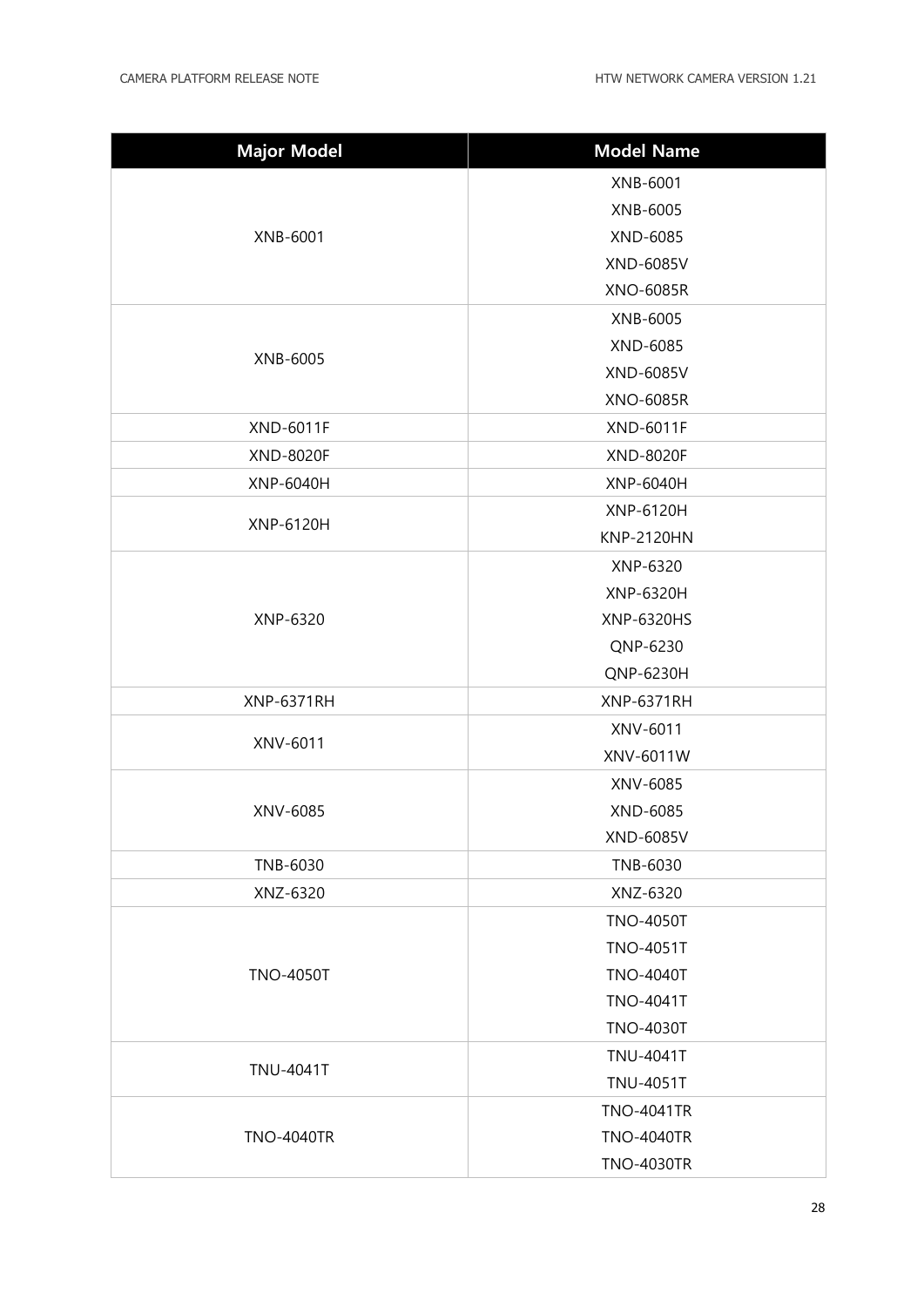| <b>Major Model</b> | <b>Model Name</b> |  |  |
|--------------------|-------------------|--|--|
|                    | QNO-6072R         |  |  |
|                    | QNO-6073R         |  |  |
|                    | QNO-6082R         |  |  |
|                    | QNO-6083R         |  |  |
|                    | QND-6072R         |  |  |
|                    | QND-6073R         |  |  |
|                    | QND-6082R         |  |  |
|                    | QND-6083R         |  |  |
|                    | QNV-6072R         |  |  |
|                    | QNV-6073R         |  |  |
|                    | QNV-6082R         |  |  |
| QNO-6082R          | QNV-6083R         |  |  |
|                    | QND-6012R         |  |  |
|                    | QND-6022R         |  |  |
|                    | QND-6032R         |  |  |
|                    | QNO-6012R         |  |  |
|                    | QNO-6022R         |  |  |
|                    | QNO-6032R         |  |  |
|                    | QNV-6012R         |  |  |
|                    | QNV-6022R         |  |  |
|                    | QNV-6032R         |  |  |
|                    | QND-6011          |  |  |
|                    | QND-6021          |  |  |
|                    | QNO-8010R         |  |  |
|                    | QNO-8020R         |  |  |
|                    | QNO-8030R         |  |  |
|                    | <b>QNO-8080R</b>  |  |  |
|                    | QNV-8010R         |  |  |
|                    | QNV-8020R         |  |  |
|                    | QNV-8030R         |  |  |
| QNO-8080R          | QNV-8080R         |  |  |
|                    | QND-8010R         |  |  |
|                    | QND-8020R         |  |  |
|                    | QND-8030R         |  |  |
|                    | <b>QND-8080R</b>  |  |  |
|                    | QNE-8011R         |  |  |
|                    | QNE-8021R         |  |  |
|                    | QND-8011          |  |  |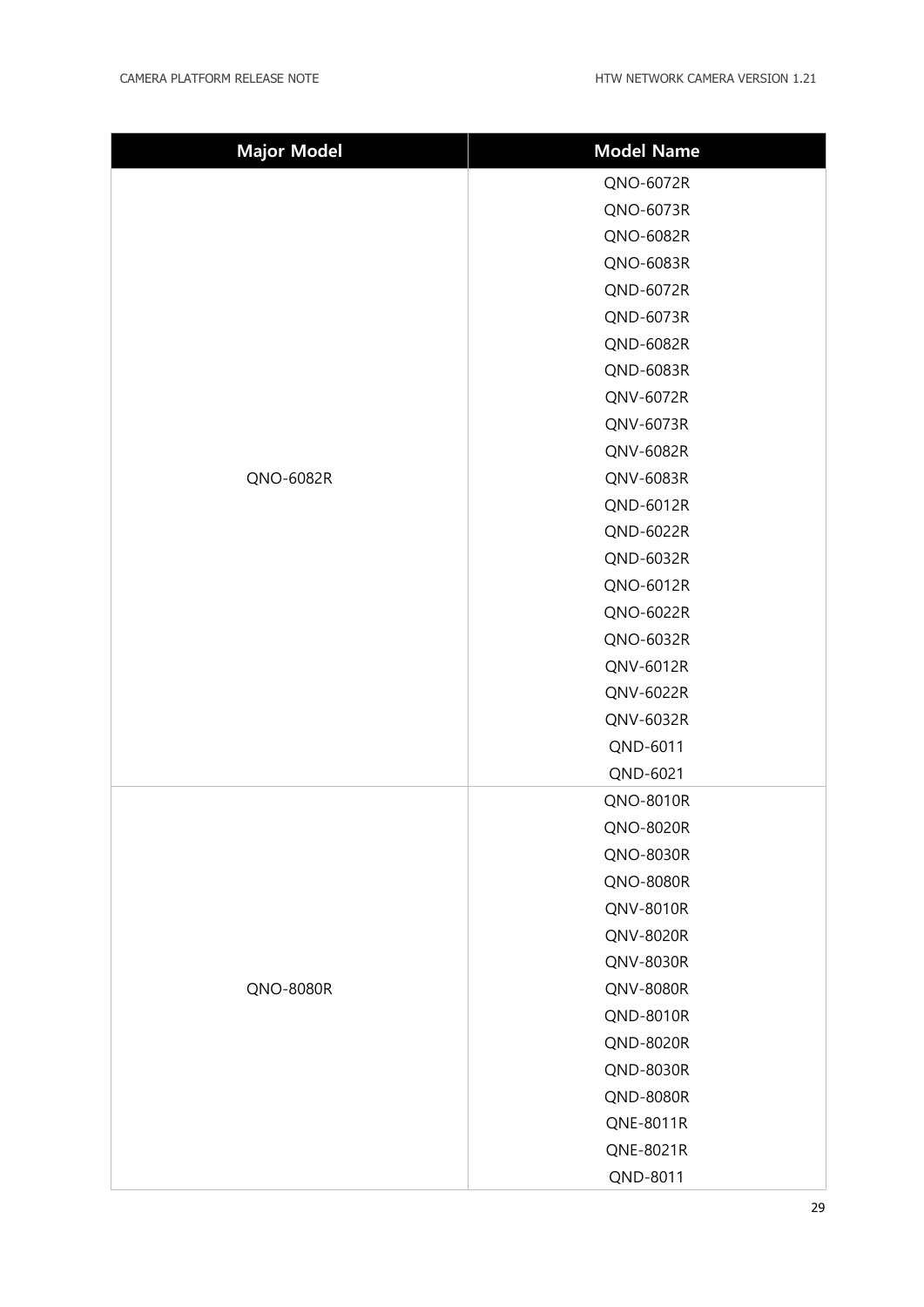| Major Model | Model Name |  |  |
|-------------|------------|--|--|
|             | QND-8021   |  |  |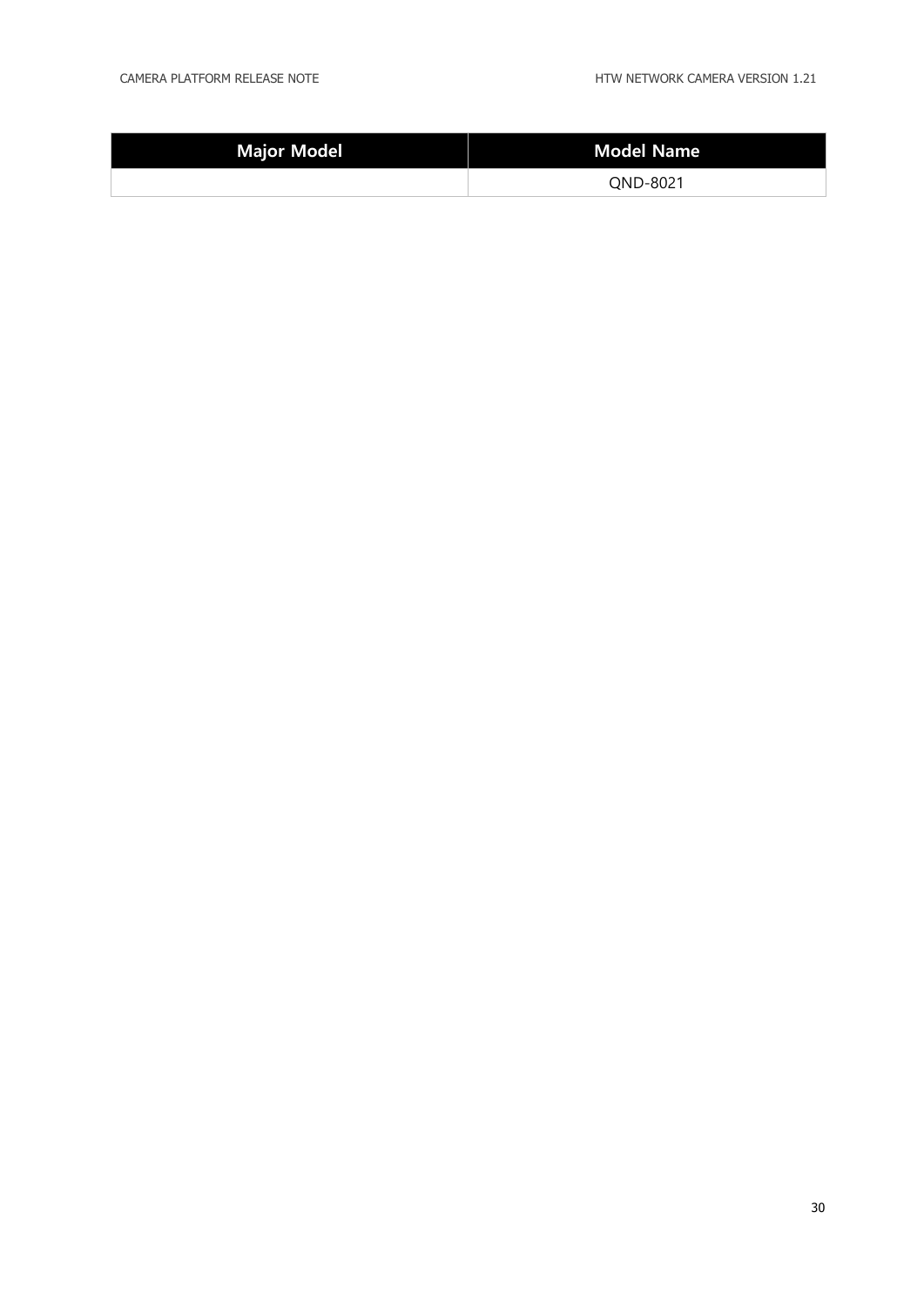<span id="page-30-0"></span>This document describes the new and changed features of Hanwha Techwin network camera version 1.20.

ⓘ **Released on OCT 12, 2018**

### <span id="page-30-1"></span>**Common Features**

#### **[New Features]**

- Added a function called Frame Lock to always maintain the number of frames/sec (fps) of one user selected profile when multi profiles are used.
- Added a function to configure the codec of profiles 1, 2 and 3.
- Added a hostname function.
- **Supported LLDP** as a steady-state power device.
- Added a function to configure overlay box for detected objects in motion detection, IVA, and face detection.
- Added a function to configure minimum/maximum object size in motion detection.
- Added a function to configure minimum duration in motion detection and Intrusion detection (up to 5 secs).
- Added an audio noise reduction function under Setup Audio Setup Audio Setup Audio in.
- Added the USB connect/disconnect message in SNMP Trap Service.
- Added a function to enable/disable USB port under the Setup Video & Audio Video Setup.
- Added a function to configure home position and execute auto run (optical zoom cameras).
- Added queue management, heatmap, people counting (Mobile cameras).
- Added an option of new P-IRIS Tamron lens (P-IRIS supported cameras).
- Added a function to control pan/tilt, area zoom by mouse drag and control zoom by mouse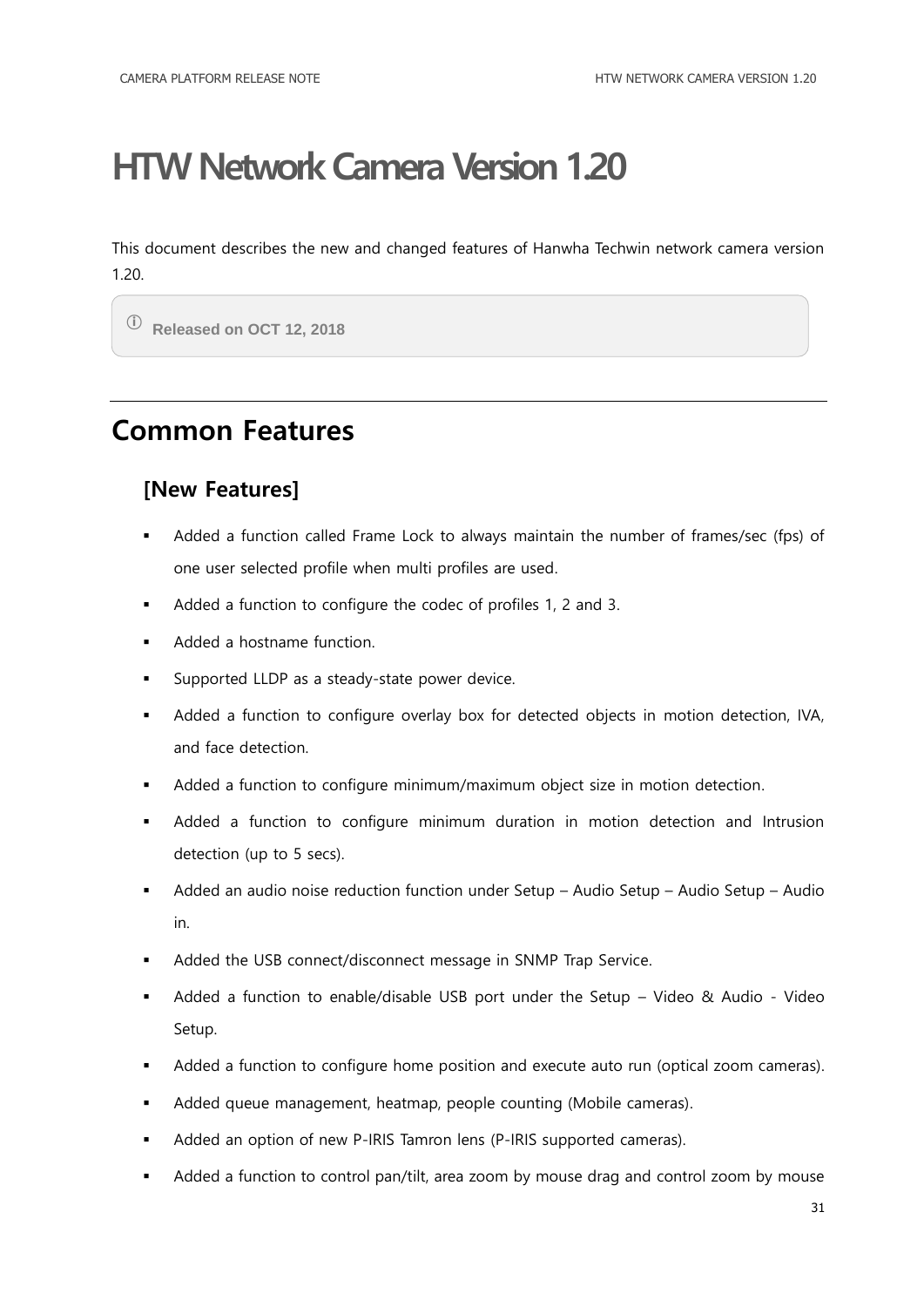wheel scroll in web viewer (optical zoom cameras and PTZ cameras).

 Added a shock detection function (XNV-6085, XND-6085, XND-6085V, XNP-6120H, XNP-6320H).

#### **[Improvements]**

- Improved a function to configure pan/tilt control speed (PTZ cameras).
	- Increased proportional PT mode options to 8 stages and setting is applied at 1x zoom ratio.
- Changed the factory defaults values of UPnP, Bonjour, and Link-Local IPv4 address to disable.
- Improved a function to configure all image parameters other than sensor mode for predefined image preset mode and added 2 UserPreset options.
	- After upgrading firmware from prior to 1.2 version, the previous UserPreset configuration will be applied to UserPreset1 and all schedule configurations will be reset.
- **IMPROVED THE SCHEDULE CONFIGURATION.** 
	- Expressed day of the week instead of date.
	- Changed the image preset schedule configuration to same as other schedule configuration.
- Improved indoor representation of WDR low and middle levels.
- Changed the default value of minimum shutter speed to provide optimized value to keep framerate.
- Improved day/night switching timing (Built-in IR LED models).

#### **[Bug fixes]**

- Fixed an issue that anti flicker configuration in UserPerset mode is not be applied after reboot.
- Fixed an issue that a certain key data does not work correctly in 802.1x certificate.
- Fixed an issue that the focus does not work correctly via Pelco-D protocol. (External RS-485 control supported models.)
- Fixed an issue that AF operation does not work due to Gyro sensor (PTZ cameras having Gyro sensor).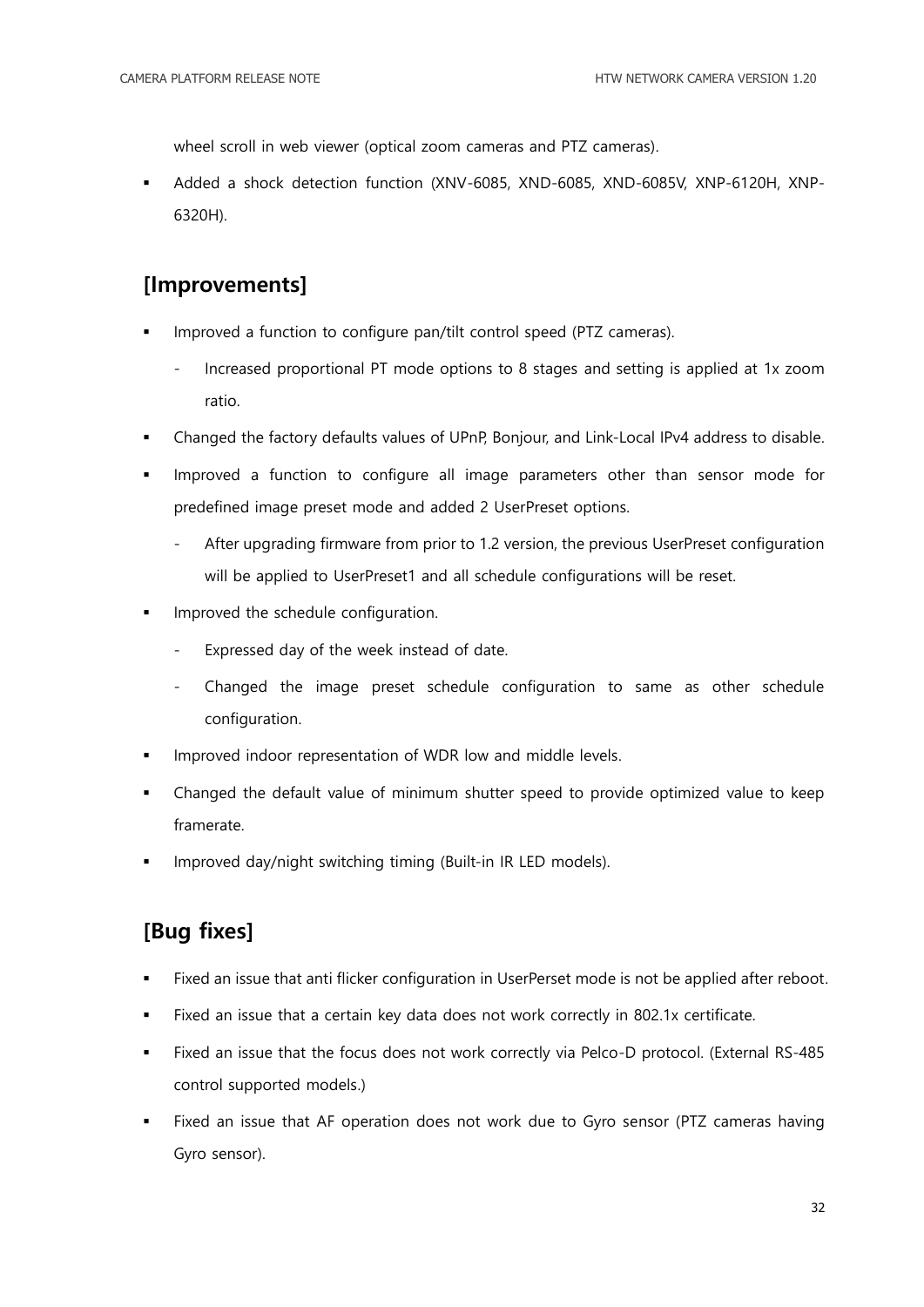### <span id="page-32-0"></span>**Security Improvements**

- Removed Active-X/NPAPI plug-ins from the web viewer.
- Removed the PHP module from the web viewer.
- Added an SRTP function (TCP /UDP unicast).

#### <span id="page-32-1"></span>**Protocol Improvements**

- Added a feature to send time data whit UTC format when a user searches recorded data in SD/NAS via SUNAPI protocol.
- Added an attribute that specifies the DPTZ, PTZ, and Zoom capabilities via SUNAPI protocol.
- **IMPROVED ONVIF features.** 
	- Supported motion area configuration in VideoAnalytics service.
	- Supported VideoSourceModes in Media service.
	- Supported UTF-8 format OSD control in Media service.
	- Supported PTZ PresetTour in PTZ service.
	- Supported firmware upgrade.
	- Supported "tns1: VideoSource/MotionAlarm" event.
- Applied the unified SNMP MIB. (Keep backward compatibility, the previous MIB files can be used.)
- Added the likelihood data of sound classification via metadata streaming.

#### <span id="page-32-2"></span>**Open Platform Version 3.50 Upgrade**

- Added a function to create a profile.
- Added APIs to use the SUNAPI protocol.
- Added a feature to write and save system/event log data.

※ Open Platform SDK should be upgraded to 3.50 version.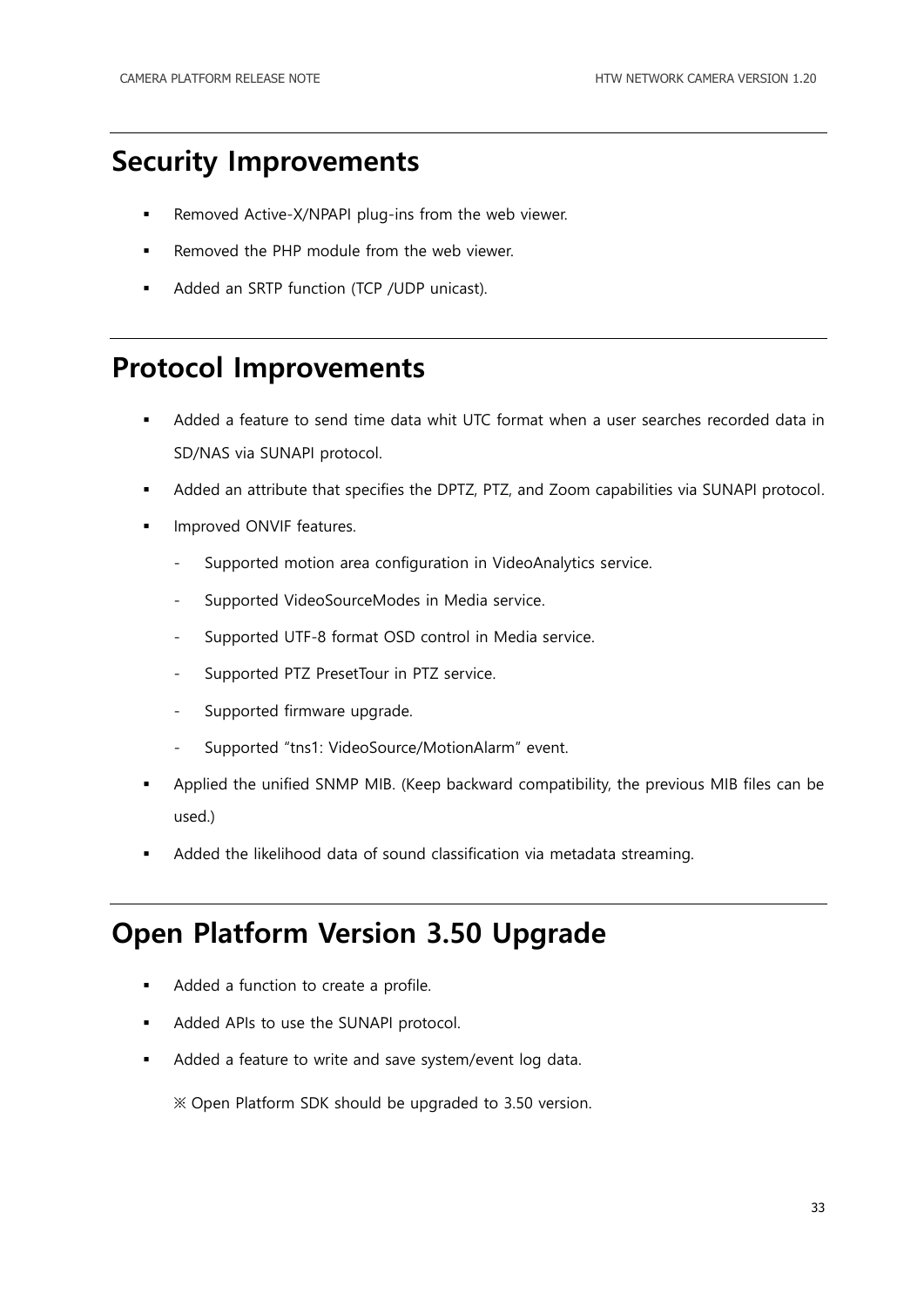### <span id="page-33-0"></span>**Affected Products**

| Table 4. Product Family Based On Version 1.20 |  |  |  |
|-----------------------------------------------|--|--|--|
|                                               |  |  |  |

| <b>Major Model</b> | <b>Model Name</b> |  |  |  |  |
|--------------------|-------------------|--|--|--|--|
|                    | XNB-6000          |  |  |  |  |
|                    | KNB-2000          |  |  |  |  |
|                    | <b>KNO-2080RN</b> |  |  |  |  |
| XNB-6000           | <b>XNO-6080R</b>  |  |  |  |  |
|                    | <b>XNO-6080RA</b> |  |  |  |  |
|                    | <b>XNO-6080RS</b> |  |  |  |  |
|                    | <b>XNO-6010R</b>  |  |  |  |  |
| <b>XNO-6010R</b>   | <b>KNO-2010RN</b> |  |  |  |  |
|                    | <b>XNO-6020R</b>  |  |  |  |  |
|                    | XND-6010          |  |  |  |  |
| XND-6010           | XNV-6010          |  |  |  |  |
|                    | <b>XND-6020R</b>  |  |  |  |  |
| XND-6020           | <b>KND-2020RN</b> |  |  |  |  |
|                    | XNV-6020R         |  |  |  |  |
|                    | XND-6080          |  |  |  |  |
|                    | <b>XND-K6080N</b> |  |  |  |  |
|                    | <b>KND-2080RN</b> |  |  |  |  |
|                    | <b>XND-6080R</b>  |  |  |  |  |
| XND-6080           | <b>XND-6080RV</b> |  |  |  |  |
|                    | XND-6080V         |  |  |  |  |
|                    | XNV-6080          |  |  |  |  |
|                    | XNV-6080R         |  |  |  |  |
|                    | XNV-6080RS        |  |  |  |  |
|                    | XNB-8000          |  |  |  |  |
|                    | <b>KNB-5000N</b>  |  |  |  |  |
| XNB-8000           | <b>KNO-5080RN</b> |  |  |  |  |
|                    | <b>XNO-8080R</b>  |  |  |  |  |
|                    | <b>XNO-8080RW</b> |  |  |  |  |
|                    | <b>XNO-8020R</b>  |  |  |  |  |
| <b>XNO-8020R</b>   | <b>XNO-8030R</b>  |  |  |  |  |
|                    | <b>XNO-8040R</b>  |  |  |  |  |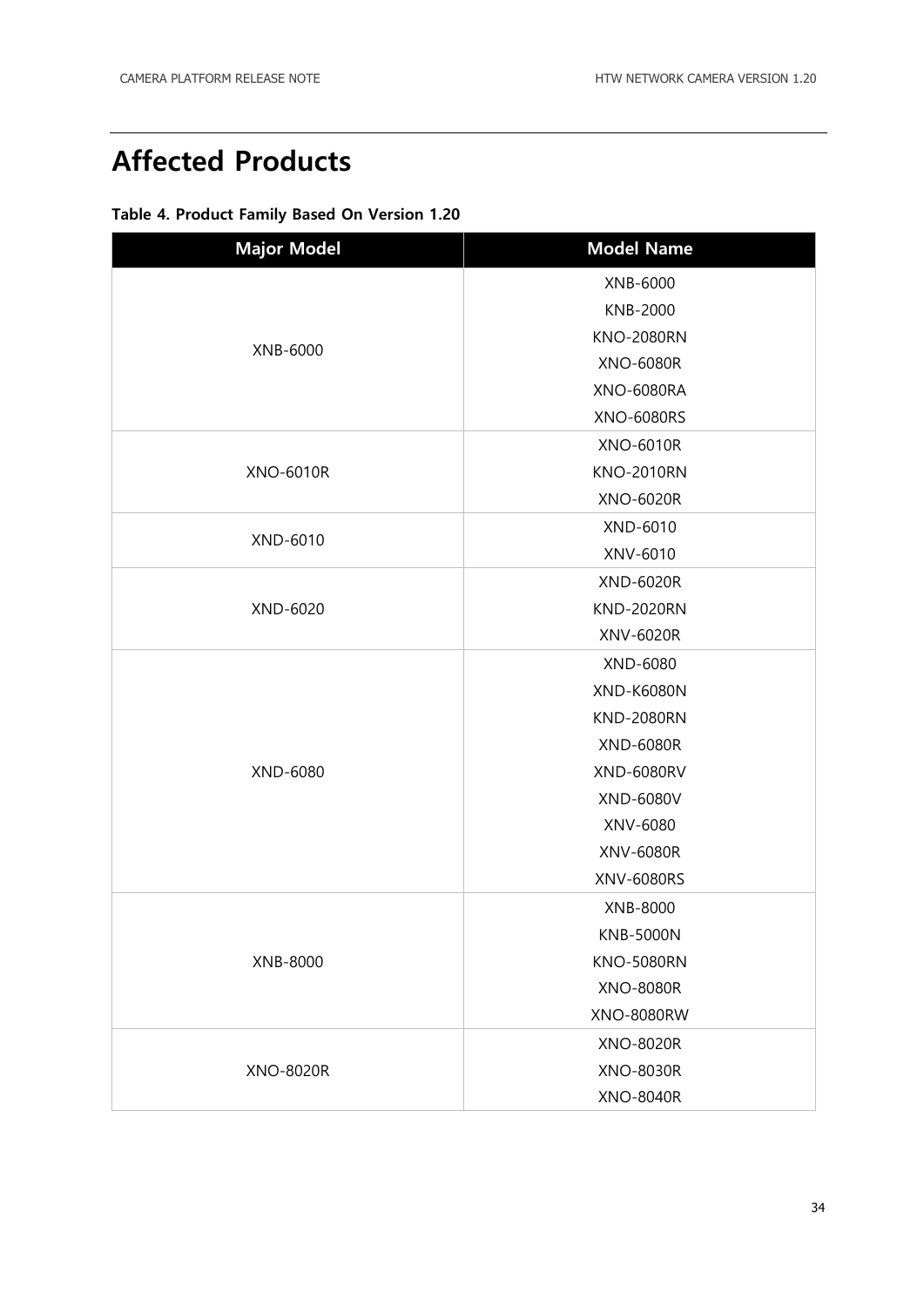| <b>Major Model</b> | <b>Model Name</b>  |  |  |  |  |
|--------------------|--------------------|--|--|--|--|
|                    | XND-8020R          |  |  |  |  |
|                    | <b>KND-5020RN</b>  |  |  |  |  |
|                    | <b>XND-8030R</b>   |  |  |  |  |
|                    | <b>XND-8040R</b>   |  |  |  |  |
| <b>XND-8020R</b>   | <b>KNO-5020RN</b>  |  |  |  |  |
|                    | XNV-8020R          |  |  |  |  |
|                    | <b>XNV-8020RMN</b> |  |  |  |  |
|                    | XNV-8020RMP        |  |  |  |  |
|                    | XNV-8030R          |  |  |  |  |
|                    | <b>XNV-8040R</b>   |  |  |  |  |
|                    | <b>XND-8080R</b>   |  |  |  |  |
|                    | <b>KND-5080RN</b>  |  |  |  |  |
| <b>XND-8080R</b>   | <b>XND-8080RV</b>  |  |  |  |  |
|                    | <b>XNV-8080R</b>   |  |  |  |  |
|                    | XNV-8080RS         |  |  |  |  |
|                    | <b>XNF-8010R</b>   |  |  |  |  |
|                    | <b>XNF-8010RW</b>  |  |  |  |  |
| <b>XNF-8010R</b>   | <b>XNF-8010RV</b>  |  |  |  |  |
|                    | XNF-8010RVW        |  |  |  |  |
|                    | XNF-8010RVM        |  |  |  |  |
|                    | <b>XNO-6120R</b>   |  |  |  |  |
|                    | <b>KNO-2120RN</b>  |  |  |  |  |
| <b>XNO-6120R</b>   | <b>XNO-6120RS</b>  |  |  |  |  |
|                    | XNV-6120           |  |  |  |  |
|                    | <b>XNV-6120R</b>   |  |  |  |  |
|                    | XNV-6120RS         |  |  |  |  |
|                    | <b>XND-L6080R</b>  |  |  |  |  |
|                    | XND-L6080RV        |  |  |  |  |
| <b>XND-L6080R</b>  | XND-L6080V         |  |  |  |  |
|                    | XNV-L6080          |  |  |  |  |
|                    | <b>XNV-L6080R</b>  |  |  |  |  |
|                    | XNV-6012           |  |  |  |  |
|                    | XNV-6012M          |  |  |  |  |
| XNV-6012           | XNV-6013M          |  |  |  |  |
|                    | XNV-6022R          |  |  |  |  |
|                    | XNV-6022RM         |  |  |  |  |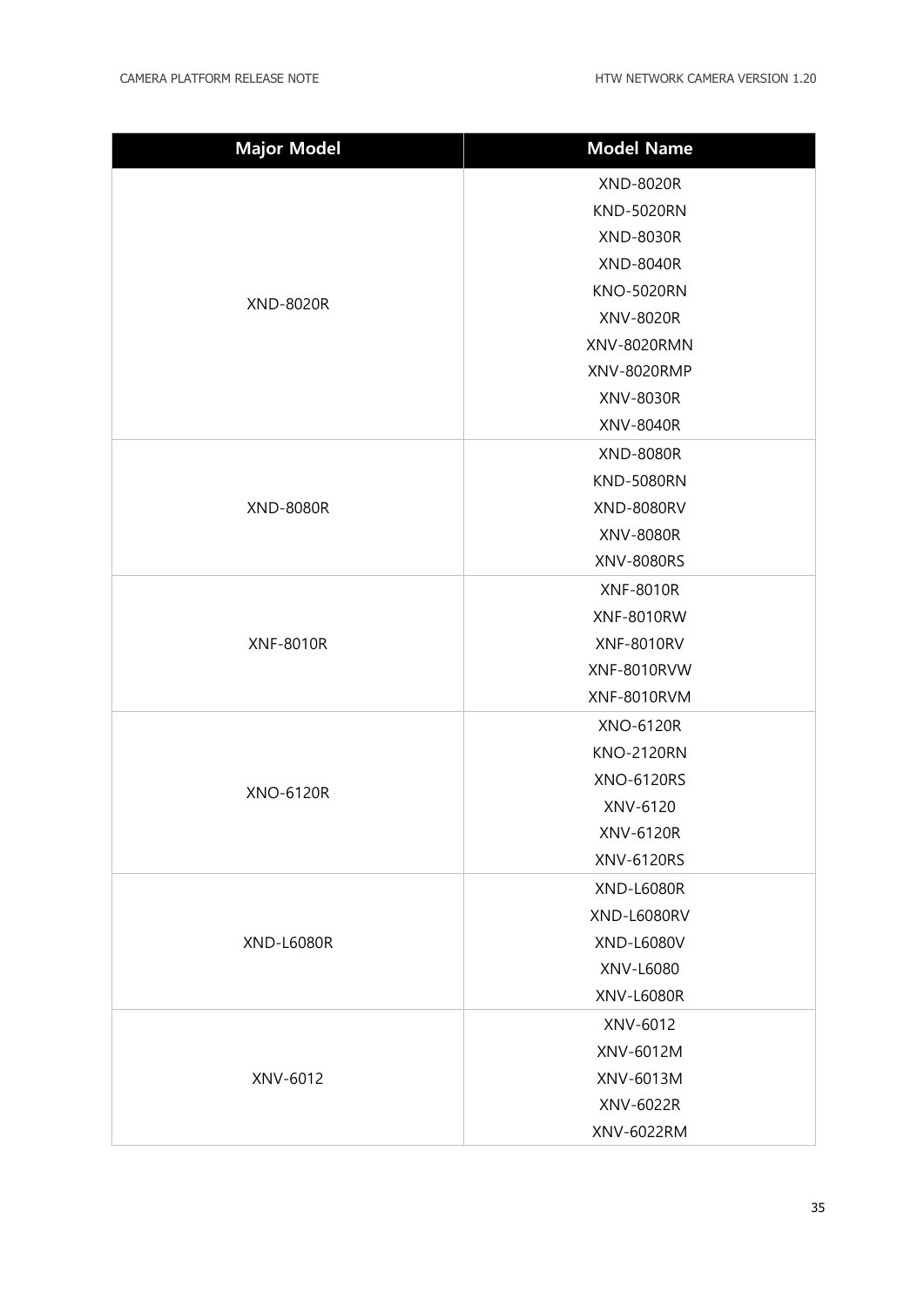| <b>Major Model</b> | <b>Model Name</b> |  |  |  |
|--------------------|-------------------|--|--|--|
|                    | XNB-6001          |  |  |  |
|                    | XNB-6005          |  |  |  |
| XNB-6001           | XND-6085          |  |  |  |
|                    | <b>XND-6085V</b>  |  |  |  |
|                    | <b>XNO-6085R</b>  |  |  |  |
|                    | XNB-6005          |  |  |  |
|                    | XND-6085          |  |  |  |
| XNB-6005           | <b>XND-6085V</b>  |  |  |  |
|                    | <b>XNO-6085R</b>  |  |  |  |
| <b>XND-6011F</b>   | <b>XND-6011F</b>  |  |  |  |
| <b>XND-8020F</b>   | <b>XND-8020F</b>  |  |  |  |
| <b>XNP-6040H</b>   | XNP-6040H         |  |  |  |
|                    | <b>XNP-6120H</b>  |  |  |  |
| <b>XNP-6120H</b>   | <b>KNP-2120HN</b> |  |  |  |
|                    | XNP-6320          |  |  |  |
|                    | XNP-6320H         |  |  |  |
| XNP-6320           | XNP-6320HS        |  |  |  |
|                    | QNP-6230          |  |  |  |
|                    | QNP-6230H         |  |  |  |
| <b>XNP-6371RH</b>  | <b>XNP-6371RH</b> |  |  |  |
|                    | XNV-6011          |  |  |  |
| XNV-6011           | XNV-6011W         |  |  |  |
|                    | XNV-6085          |  |  |  |
| XNV-6085           | XND-6085          |  |  |  |
|                    | XND-6085V         |  |  |  |
|                    | TNO-4050          |  |  |  |
|                    | TNO-4040          |  |  |  |
| TNO-4050           | <b>TNO-4051</b>   |  |  |  |
|                    | TNO-4041          |  |  |  |
|                    | TNO-4030          |  |  |  |
| TNB-6030           | TNB-6030          |  |  |  |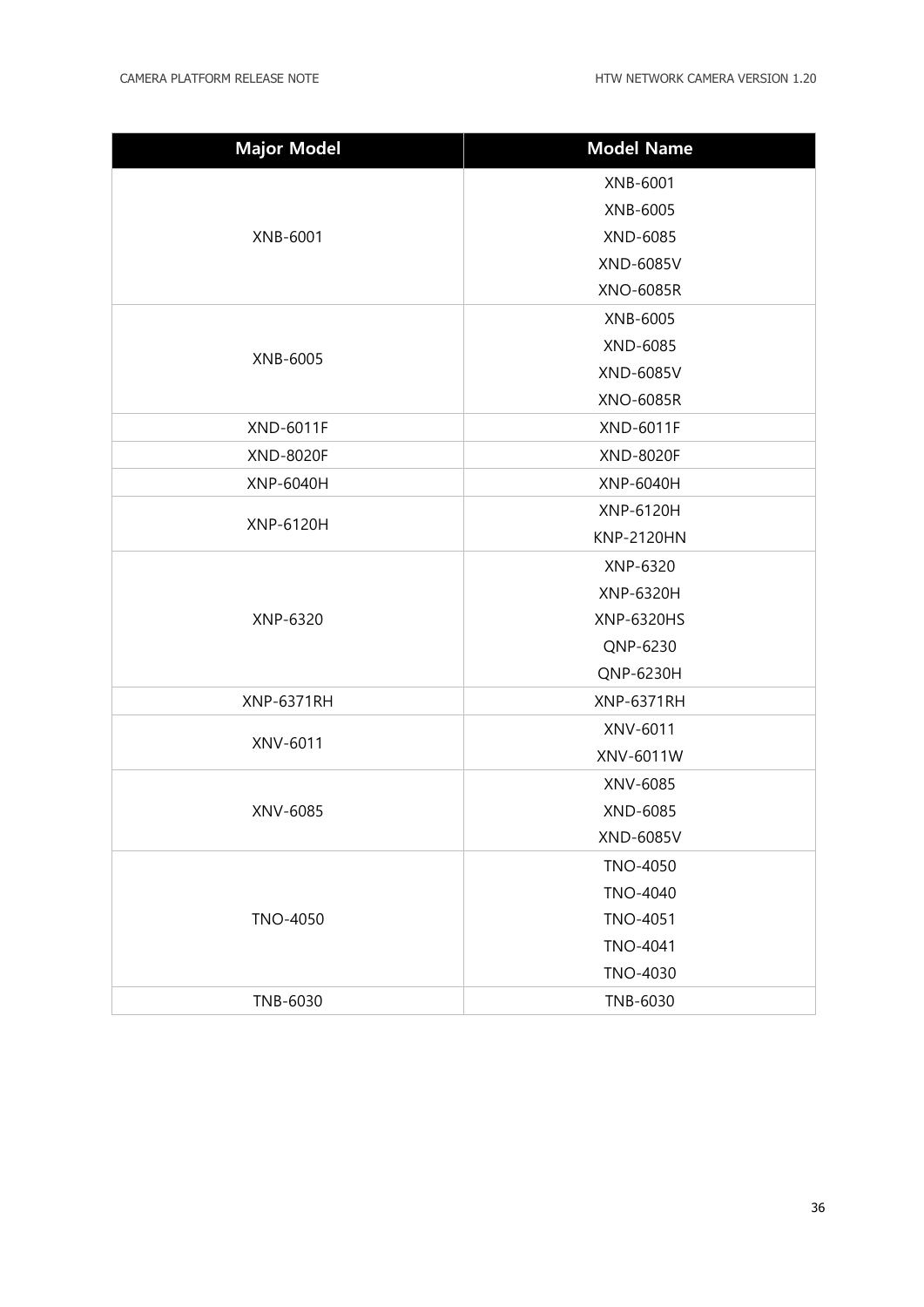## <span id="page-36-0"></span>**Attachment A. HTW camera version management**

This describes the Hanwha Techwin network camera version rule. A camera version is updated when new features are added or bugs are fixed, and there are the following two categories:

- Platform change: Version update due to changes in the software platform structure and major feature changes
- Product change: Version update to fix reported bugs and solve potential problems

#### <span id="page-36-1"></span>**Camera Version Management Procedure**

The firmware of Hanwha Techwin camera products are being developed based on the common platform, and this is developed across all camera product development.

Any features developed for a product firmware will be consolidated into the common platform and applied to new camera products accordingly.